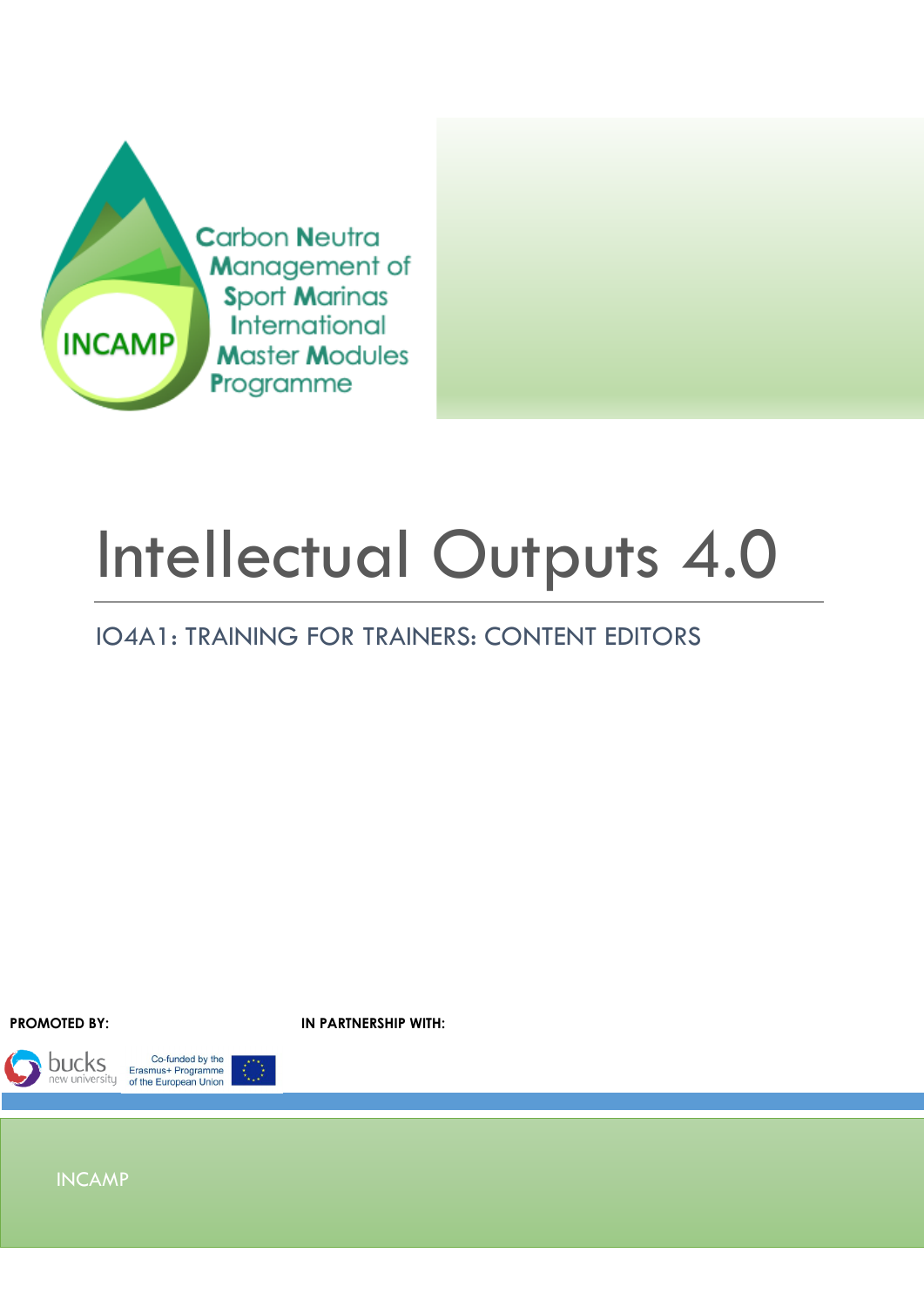## SUMMERIZE INFO

PROJECT TITLE:

CARBON NEUTRAL MANAGEMENT OF SPORT MARINAS INTERNATIONAL MASTER MODULES PROGRAMME (**INCAMP**)

IO REFERENCE:

IO 4 (Training for Trainers: Content Editors)

TASK REFERENCE:

IO 04/A1

INCAMP CONTACTS:

**florin.ioras@bucks.ac.uk**

AUTHORS AND AFFILIATION:

Buckinghamshire New University (BNU)

DATE:

2021 Jan

DOCUMENT VERSION 1 STATUS:

V.1

This project has been funded with support from the European Commission. This publication reflects the views only of the author, and the Commission cannot be held responsible for any use which may be made of the information contained therein.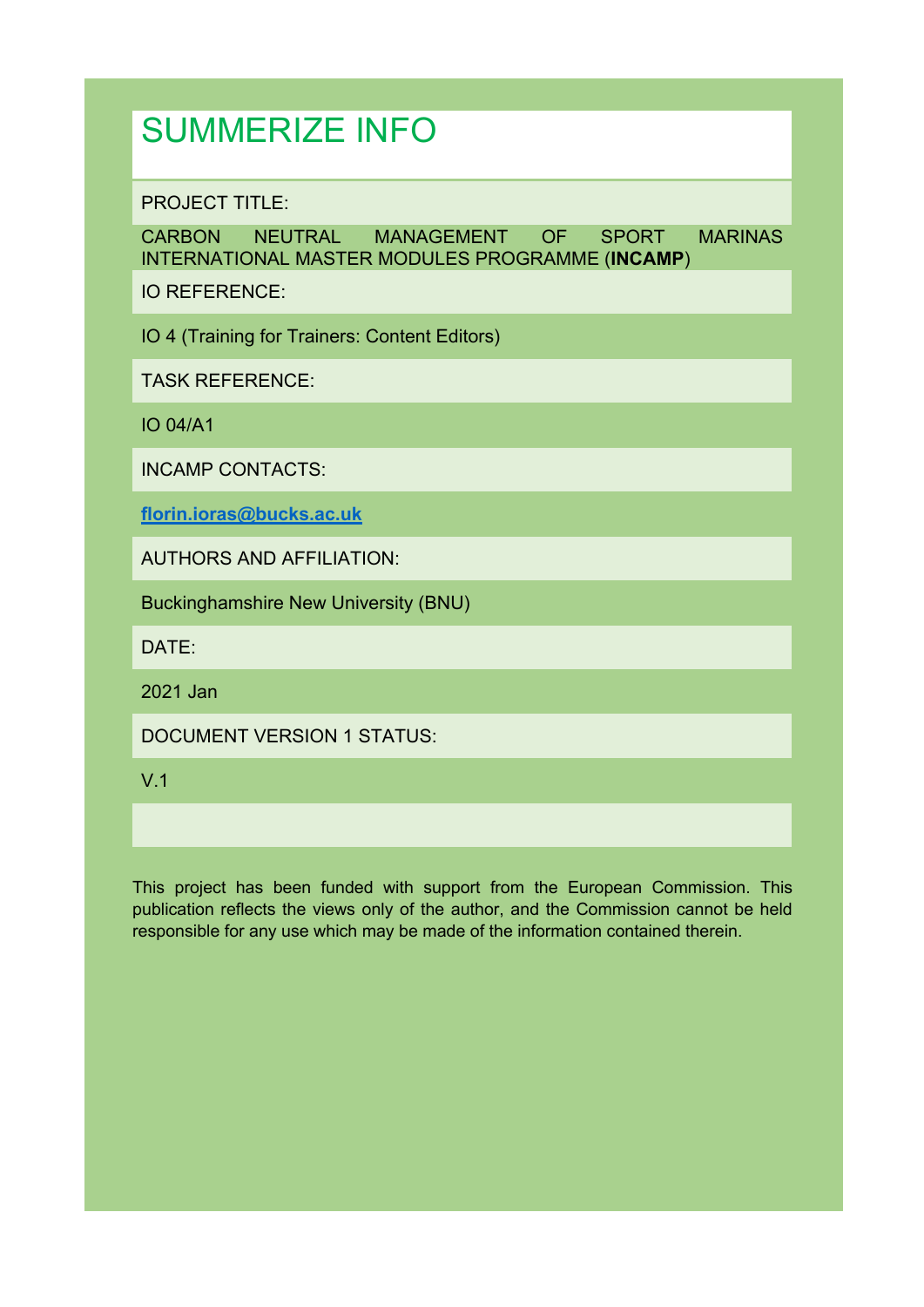# TABLE OF CONTENTS

| 1.1   |  |
|-------|--|
| 1.1.1 |  |
| 1.1.2 |  |
| 1.1.3 |  |
| 1.1.4 |  |
| 1.1.5 |  |
| 1.2   |  |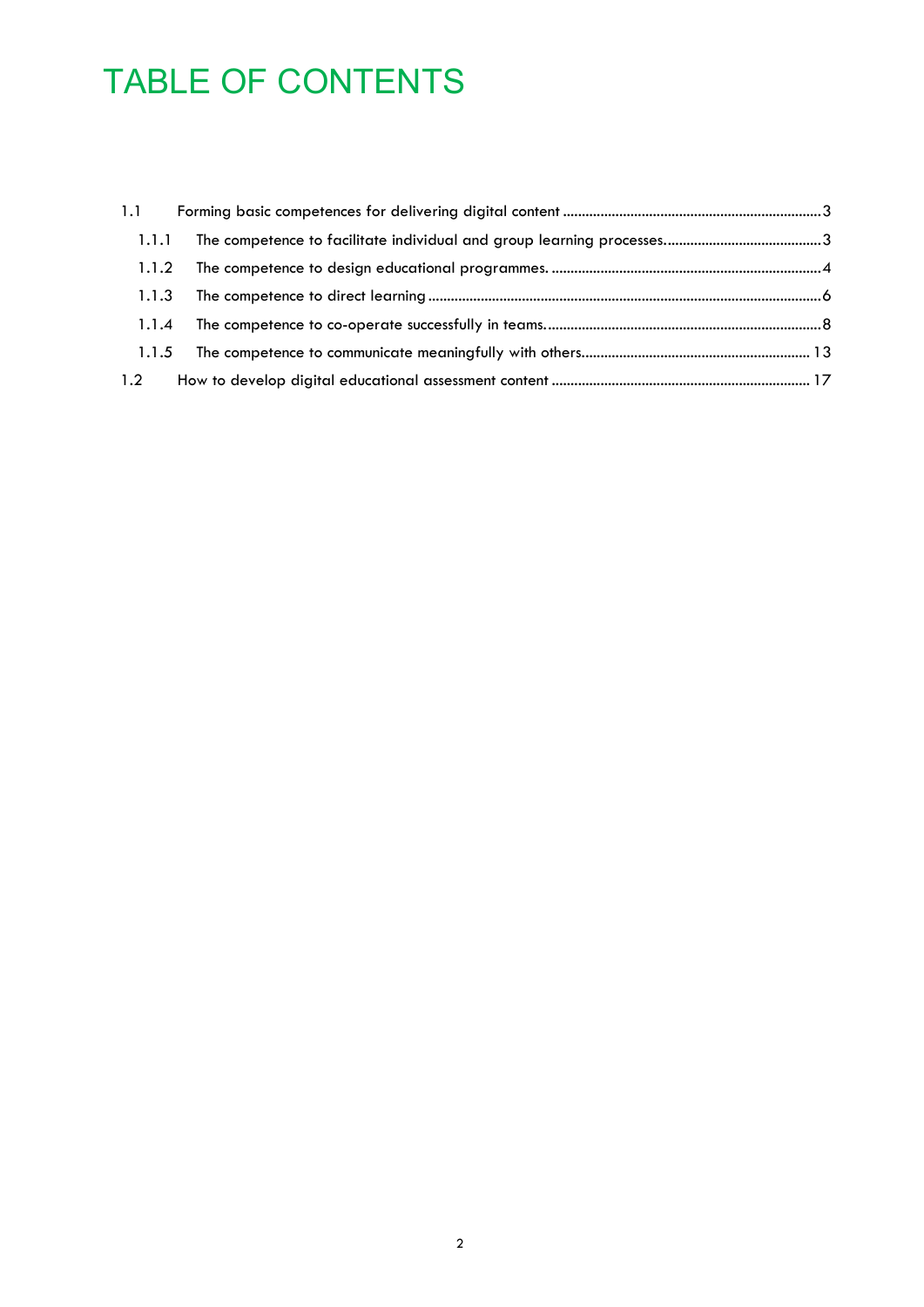## 1.TRAINING OF TRAINERS

This activity enables both teachers and content developers to improve their teaching skills, standardize methodologies, share teaching methods, pedagogical approaches and tools among both teachers and content developers. The intention was to improve students' perception of the unified team using a rigorous work methodology.

#### 1.1Forming basic competences for delivering digital content

This activity was aimed at developing a toll to enable trainers form essential competences and the motivation to contribute to the improvement of skills as trainers. In line with the European Training Strategy in the frame of Erasmus+ Youth in Action programme the ToT-course considers the following 6 competences to be essential when working as a non-formal education trainer:

- The competence to understand and facilitate individual and group learning processes.
- The competence to design educational programmes.
- The competence to direct one´s own learning (Learning to Learn)
- The competence to co-operate successfully in teams.
- The competence to communicate meaningfully with others.
- Intercultural competence.

The educational approach implemented in this ToT content intends to allow for these different learning needs to be identified and pursued.

The ideas presented below could be read by all those engaged in Master's as a standalone text that could guide the thinking and the practice of preparing young people for any profession at vocational level. The intention is to offer readers an opportunity to reflect on their own practice and to enrich it by exploring what others do successfully.

#### 1.1.1 The competence to facilitate individual and group learning processes.

#### Teaching relationships

• It is widely admitted that teachers' commitments to their learners – the relationships they develop with their learners and the range of roles that teachers take – are crucial components in HE as well as in any other educational environment at all levels.

• Teaching relationships refer to the relationships teachers develop with their learners as well as how learners relate to each other. The tutor-learner relationships are identified as 'the most important link in the learning process', (TLRP, 2006). A meta-analysis of learnercentred teacher-learner relationships confirmed its importance. It seems that positive teacher-learner relationships are associated with optimal, holistic learning with above average mean correlations when compared with other educational innovations for cognitive and behavioural outcomes (Cornelius-White, 2007).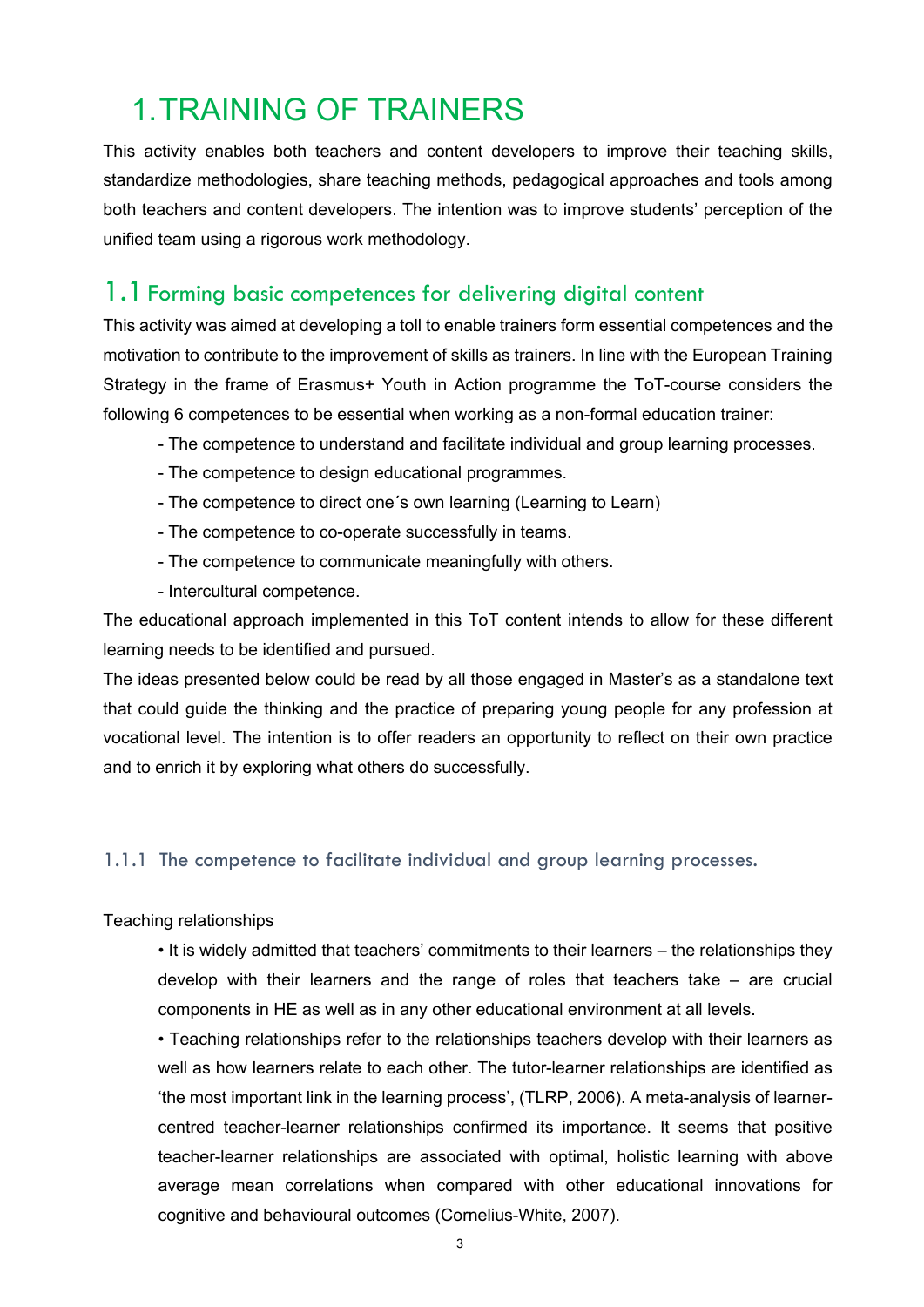• The way in which a teacher interacts with learners sets the scene for the subsequent learning to take place. Teachers felt that their relationships with learners were of prime importance for the teaching and learning to be effective. The features of effective teacher relationships included:

Getting to know learners, knowing which learners need more attention

Good rapport – listening, high expectations

#### Building trust

Humour – used appropriately and never descending to sarcasm

Relaxed atmosphere – relaxed learning with elements of fun

Mutual respect – respect of other people's opinions

Behaviour management – so that all of the group have the chance to learn.

Active learning, while carrying out assignments or projects, for instance, gives many opportunities for teachers to build relationships with learners. The teacher's role during this activity can take various forms: demonstrator, organiser, coach, mentor, facilitator, reflector and even co-learner. A relationship of trust between the teacher and learners is likely to develop while working together and discussing issues at various stages of the assignment, so that the teacher becomes an 'accomplice' in the learning process rather than the knowledge base.

#### 1.1.2 The competence to design educational programmes.

Those involved in designing new educational programes need to have a good understang of the models commonly used in developing learning programmes. The way in which teaching takes place is strongly influenced by a series of circumstantial and educational factors. Models are prescribed structured sequences, which are designed to elicit a particular type of thinking or responses, to achieve specific learning outcomes. However, it is very useful for teachers to understand the concept of a teaching model and to comprehend the main features of the many existing models.

Teaching models are derived from theories about teaching and learning. Each model can be described as a structured sequence, which is designed to elicit a particular type of thinking or response, to achieve specific learning outcomes. The choice or use of the appropriate model, or combination of models, is influenced by the type of learning objective and nature of the learner as well as other factors such as teaching strategies and teaching skills. A strong body of research and practice suggests that the consistent use of specific models can make learning more effective (DfES, 2004, Hattie, 2009 and Marzano, 1998).

The term 'teaching model' has been used to describe many other approaches. In different documents a number of terms appear to be used interchangeably – models, strategies, approaches, techniques, and methods name just a few. Teaching models are not the 'real world' but merely a way of helping us understand and think about teaching. There are a vast number of teaching models – some are variations of others – and they come in many shapes, sizes, and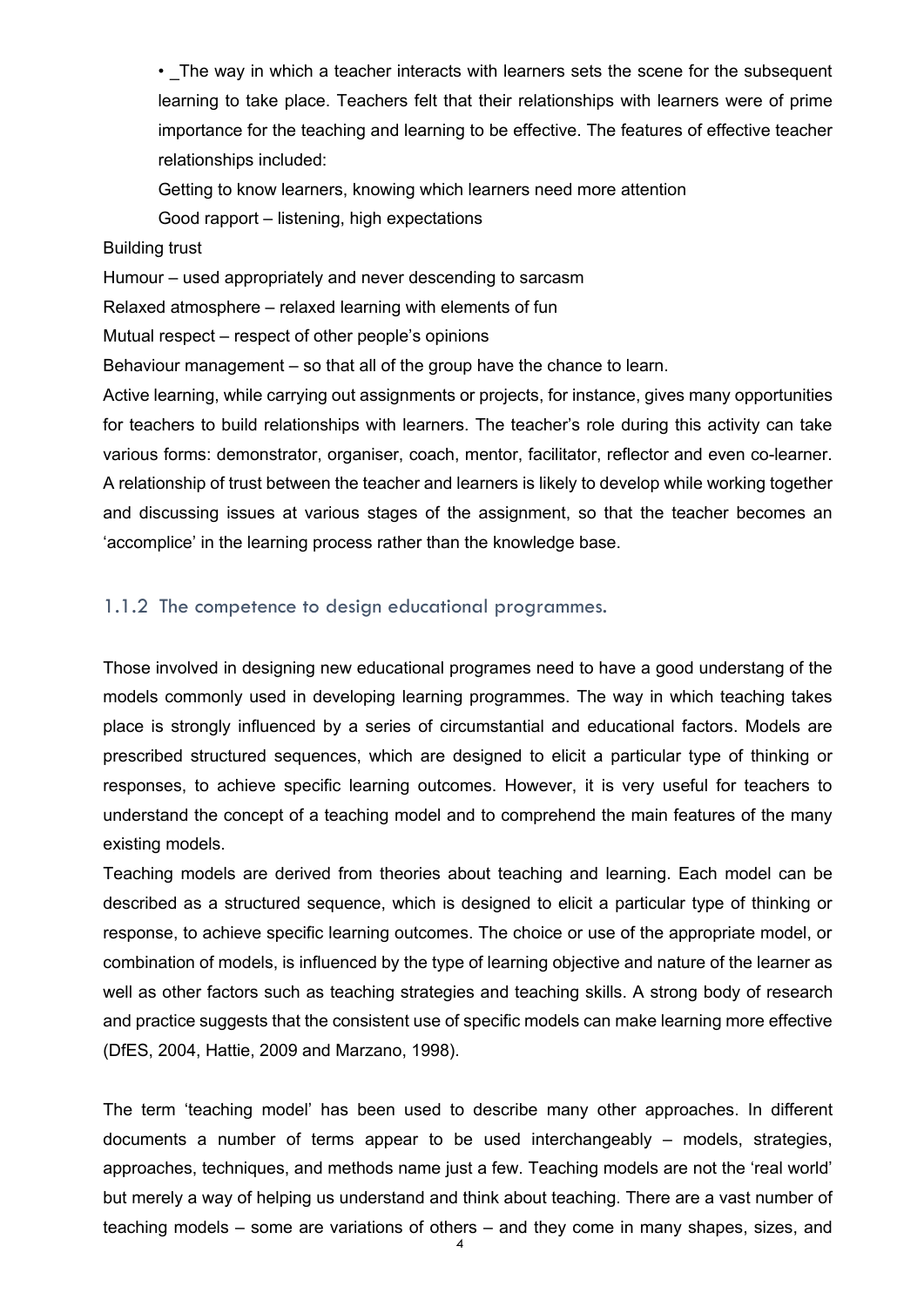styles. Some terms, such as 'demonstration', can be used for both a teaching model and also a strategy or method. To draw the distinction between a teaching strategy and a teaching model, the definition of a used teaching model has two distinctive features. The first distinctive feature is the nature of the learning objective and outcome required and whether the learning is related to:

- Acquiring and learning skills, procedures, knowledge, and the like, or
- Processing information, building concepts and rules, generating and testing hypotheses and thinking creatively, or

• Collaboration and learning together to construct new knowledge and understand concepts.

The second distinctive feature is the structured sequence of steps or phases (the syntax) used to achieve that particular type of learning objective. In teaching models, it is the tight linkage between these two aspects that defines a teaching model. Strategies do not have the same linkage and may be deployed more widely, as an essential part of a teachers' repertoire to achieve a range of learning outcomes.

• The term teaching model is also used in vocational teaching and learning to describe other different concepts. If these concepts lack the distinctive linkage between the two particular features above, then they are not what is mean here by a teaching model.

• In developing teaching models in the vocational context, it is useful to compare teaching models to find the similarities and differences between the models. This could then serve as a guideline to teachers when selecting or adapting a teaching model or combination of models. The work of Ji-Ping and Collis (1995) offers suggestions for comparing models using a set of appropriate questions to answer against each teaching model. With adaptation, this could provide a useful basis for further work in vocational learning. There are four aspects suggested: teacher aspects, learner aspects, the degree of flexibility or adaptability of the models and aspects related to effective theoretical and technological supports. The following are some specific questions for each aspect that can be used in a comparison of teaching models.

#### 1. Teacher Aspects

a) How easily can the average vocational teacher manage the model?

b) To what extent does the model save teaching time (including preparation time for the lesson)?

c) How likely is it that the model will be accepted and used by the average teacher?

d) To what extent does the model give full play to the teacher's professional knowledge or skill?

#### 2. Learner Aspects

- a) How much initiative is given to learners within the model?
- b) How adaptable is the model to individual differences in the learners?
- c) How well can the model be adapted for learners of different ages?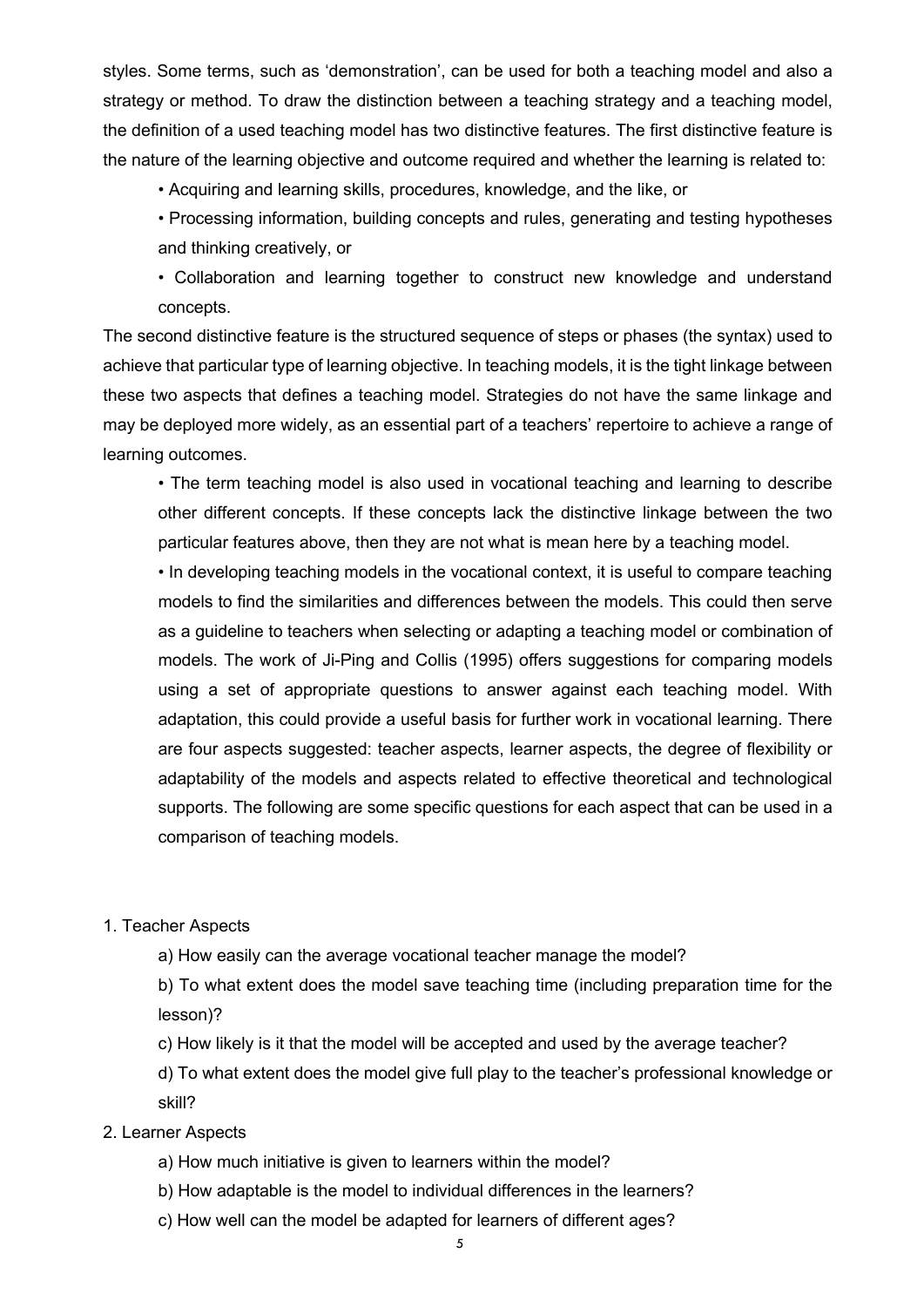d) How well can the model be adapted for different sorts of learning goals?

3. Flexibility and adaptability

a) How easily can the model be adapted to the present organisational system in the vocational area and to the current standards for learner assessment?

b) Can the model be well adapted to a variety of vocational areas?

c) How easily can the model be combined with other models?

d) To what extent is the model adaptable to cultural expectations for learner and teacher behaviour?

#### 4. Theoretical and Technological Supports

- a) Was the model developed using an appropriate theory?
- b) How much research and evidence are available to show the model is internally valid?
- c) In what ways might the model be well supported by technologies and media?
- d) Are the technologies and media most suitable to the model readily available?

This structure for analysis of models could offer a good starting point to begin to identify which teaching models are most appropriate for the education and to identify the relevant aspect of each of the teaching models.

#### 1.1.3 The competence to direct learning

Direct teaching, one of the 'classical' ways of teaching is particularly effective in enabling learners to acquire skills. It is a very structured approach involving a high level of interactivity which is teacher-directed and involves direct communication usually with a whole class, although it might be undertaken with an individual or a small group of learners. Direct teaching has the highest level of effect among the range of teaching strategies, though this may be in part because 'Direct Instruction' is a 'Russian Doll' that includes many other strategies such as active learning, reviews, and homework, so there is an additive effect (Petty, 2009). This model usually involves direct input from the teacher together with a strategy of modelling or demonstration and clear instructions to the learners. The teacher then checks the learners' skills or understanding, provides guided practice and ultimately the learners undertake independent practice.

Programmed learning is a self-paced, self-administered programme (computer based for example) presented in a logical sequence and with much repetition of concepts or skills.

• Sequence of Activities (syntax)

• The lesson starts with the learners all at the same stage and the teacher employs direct teaching.

• Phase 1 – In the first session, the teacher logs on to the computer with the screen visible to the learners on the wall and the learners log on to their computers. The teacher draws the square first, as it's the easiest. The teacher clicks on the line tool and tells the learners to find and click on the line tool. The teacher draws a line of a given length, 45mm. As she demonstrates, she describes what she is doing.

• Phase 2 – The learners select the tool and draw the line of 45mm and then draw a square.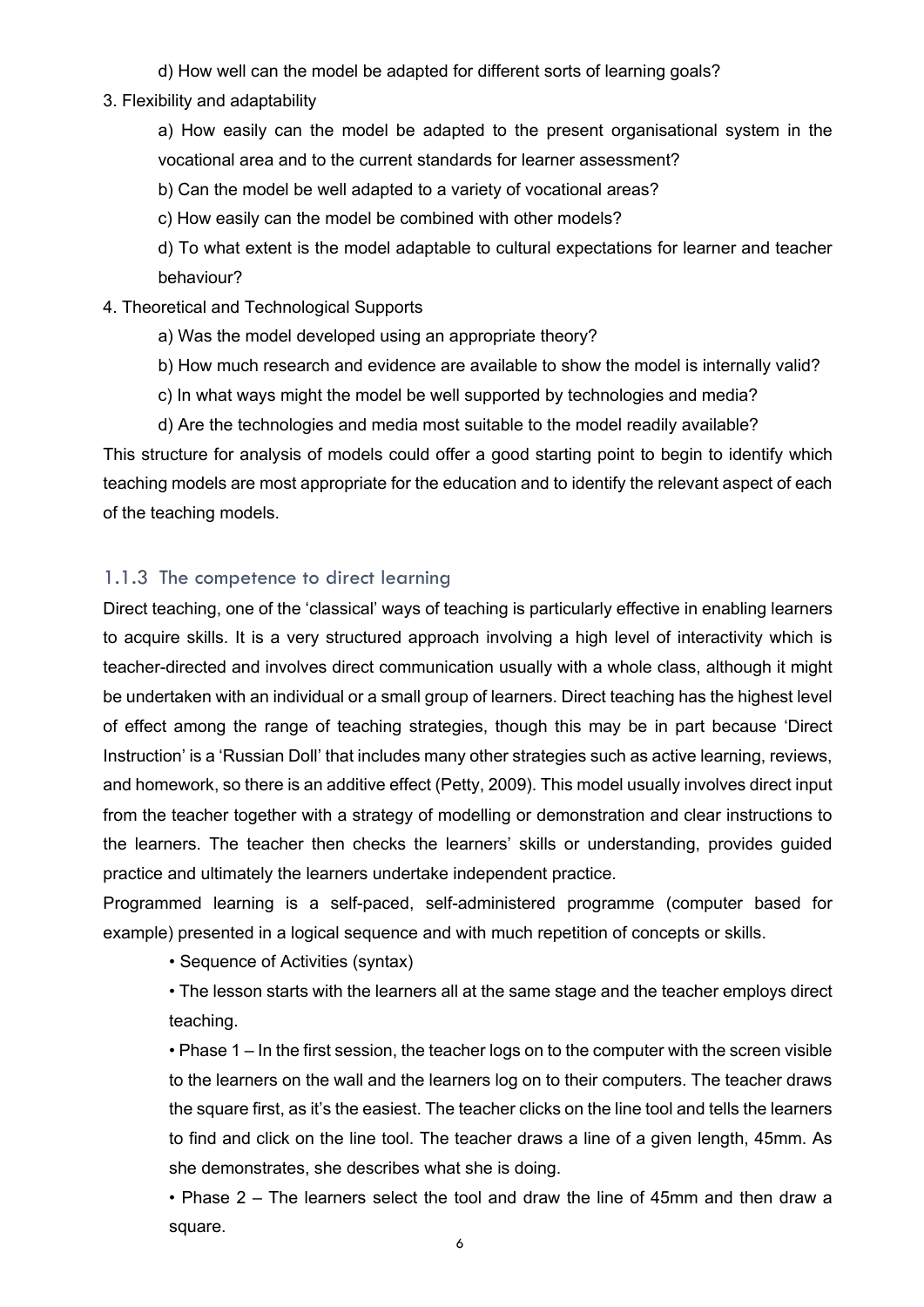• Phase 3 – The teacher questions the learners and checks their progress, guiding them as required.

• Phase 4 – Once they are confident, learners practise by drawing squares of different sizes on their own.

• The teacher demonstrates the tools necessary to draw a circle and the cycle of phases repeats. The session proceeds step-by-step until all the tools and skills have been covered. When an individual learner is stuck, the teacher sits next to the learner, takes the mouse, demonstrates and describes what to do, then asks the learner to do exactly the same. If the learner makes a mistake, the teacher explains what is wrong and makes the learner repeat the task correctly. The learner practices until the skill is established and the teacher does not take the mouse again but might point to the main screen or question and prompt the learner if required.

Direct teaching using physical guidance

In a design session, the teacher provides direct teaching with physical guidance to help learners acquire the learning objective of mastering the skill of modelling. In terms of context, the session takes place in a workshop. The teacher is also concerned with his relationship with the learner. He is very aware of the issues of personal contact and invading personal space so ensures that he has the learner's consent for physical contact. The teacher guides the learner and progressively removes his support, a process described as 'scaffold' learning.

• Sequence of activities (syntax)

• The teacher had previously demonstrated modelling.

• Phase 1 – The teacher asks the learner if he minds if he guides his hands; the learner agrees. (The teacher points out that if the learner had objected, he would not have done so.)

• Phase 2 – The teacher holds both of the learner's hands as he starts to model because the learner does not yet have the fine motor skills.

• Phase 3 – The teacher tells the learner that she is slowly going to take her hands away and she wants the learner to carry on. (She explains that if she had just removed her hands without warning, the learner's hands would have gone up).

• Phase 4 – The teacher removes her hands and the learner continues to model unaided. The teacher comments that it is a contentious technique but it is an effective way of teaching someone to model. She points out that often they hold the mould too far away from the work. Teaching them the right distance is important, as the learner needs to operate safely. 'If you tell them to go closer they might go too close and then the model could dip into the pool and splash.'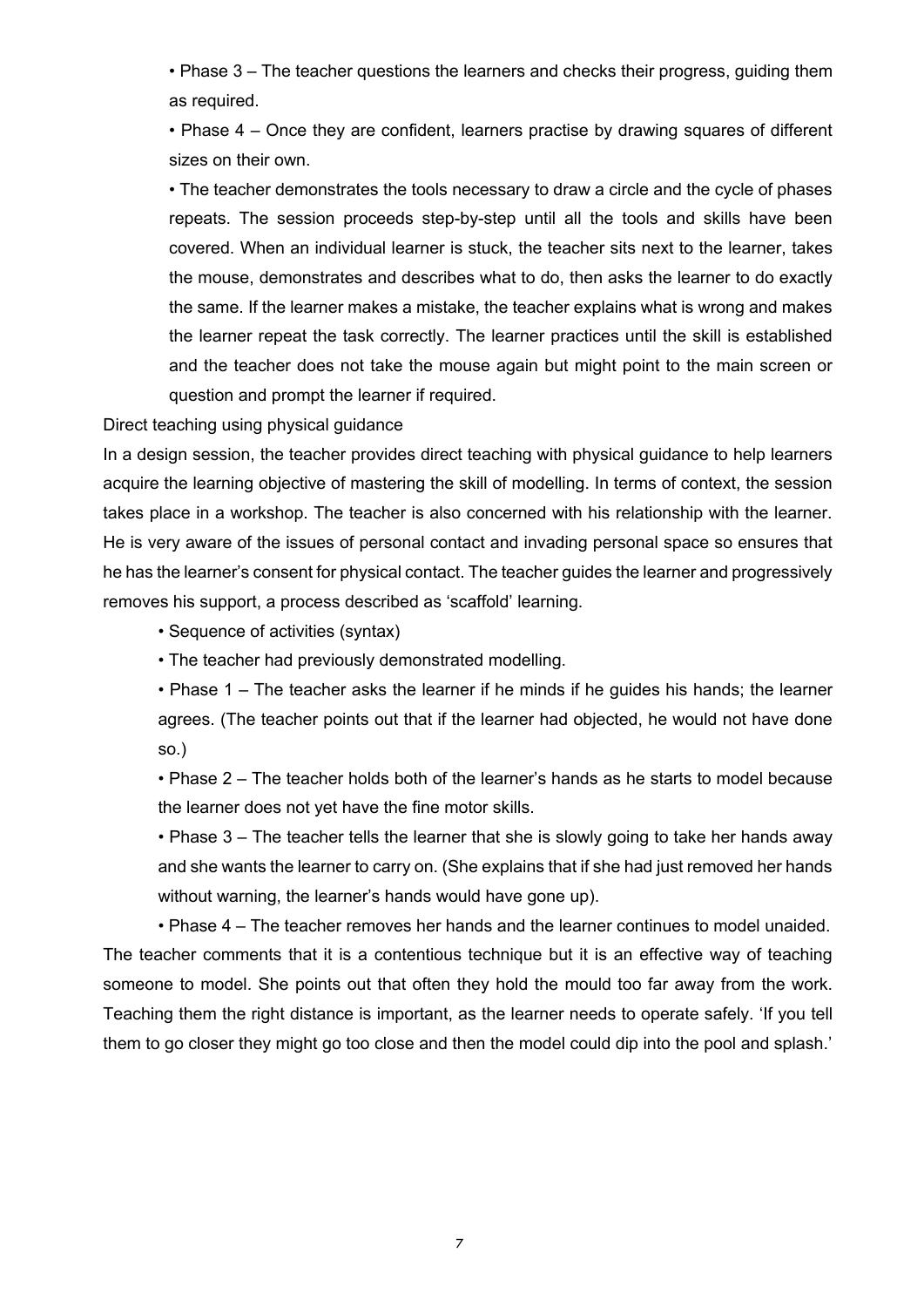#### Direct teaching using demonstration

There are a number of ways of implementing the direct teaching model. The model presented here is known as the 'PAR' model: 'Present, Apply and Review', which is a structured-skills version that could be suitable for many vocational areas.

- There are three stages:
	- 1. Present new material
	- 2. Apply this new learning (learner activity)
	- 3. Review the skills learned in this lesson.

The teacher in this session uses the teaching model of direct teaching and the strategy of demonstration as the tool, in this case, to present new material and achieve the learning objective of acquiring the skill of technical drawing.

- Sequence of activities (syntax)
- Phase 1 The teacher sketches a drawing on the white board. This is done in stages, to teach the learners how to do a technical drawing.
- Phase 2 The learners copy the drawings stage by stage, as the teacher does them.

• Phase 3 – Once the learners have completed their drawings, the teacher talks about what they have copied, goes round to each learner and provides feedback, praising good drawings and indicating where they need to improve.

The teacher points out the importance of being able to draw so the customer can see exactly what the technical specialist is intending to do…'and this is why tradespeople should be able to express themselves not only in the written word but in sketches.'

#### 1.1.4 The competence to co-operate successfully in teams.

Strategies for group and individual learning

Teachers use their skills in deciding how to manage the learning process. This section includes activity-based learning using the strategies of working in pairs or with a peer, small-group work, whole-group work, and individual work. Many of the strategies described could be used within teaching models that focus on group and cooperative learning and belong to the 'social' group of teaching models. Group work and cooperative learning can shift the responsibility for learning from teacher to learner.

#### Pairs

Working in pairs is a valuable way of promoting good learning experiences operating along with a set of other ways of learning. Pairings can be learner-chosen, friend-orientated, random or chosen by the teacher related to abilities – both similar and diverse. For a role-playing session, the teacher picks the pairings having a good knowledge of the learners and enables effective pairings.

Pairing can be used to promote the development of communication and social skills as well as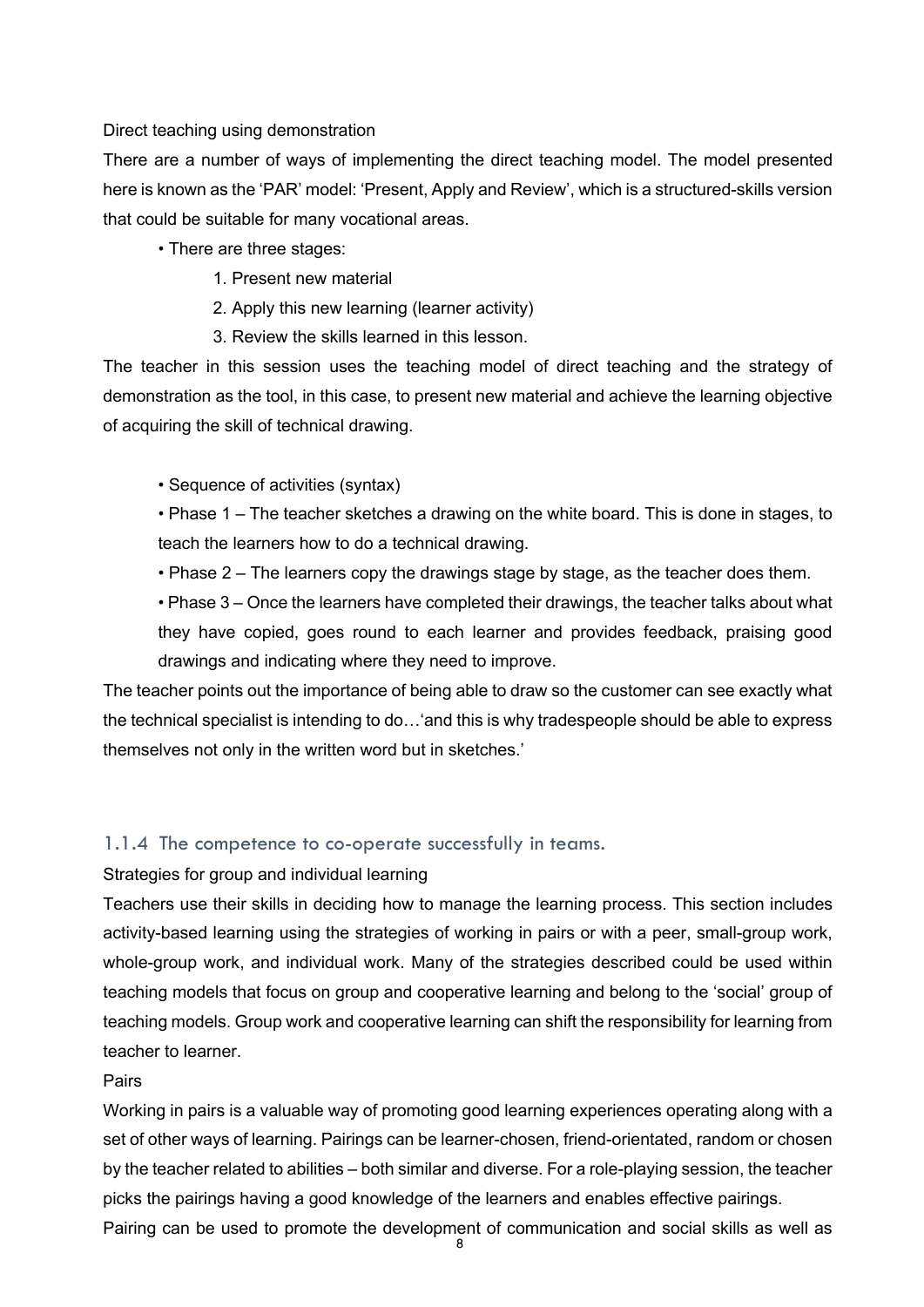group cohesion as in this example of a plumbing session. Sometimes pairing a more able learner with a less able learner can benefit both, as can two learners that have complementary skills being paired.

Pairing can also be used to enable the development of other aspects of learning, such as attention to appropriate detail in planning. Peer explanation reinforces understanding of learning both for the recipient and the person explaining. It can really help some learners as a supplement to the teacher's information.

Peer help can also act as a role model in showing that something can be done – it provides motivation for others.

#### Small-group work

Splitting the whole group into smaller clusters can happen in many ways and is prevalent in vocational education. Apart from the curriculum learning aspects of group work there is also the valuable social interaction and motivation associated with working together. Small-group activities include:

• Production of a presentation with each person playing a part

• Putting together a piece of work, such as a questionnaire, or building something through group discussion to formulate ideas, decisions or content for pieces of work

• Groups competing against each other via quizzes, for instance, to promote learning during assessment

- Carousel activity where learners move from table to table
- Individuals coming together to complete a piece of work as a group
- Group work on a project followed by individuals then taking their version forward
- At the end of a session, reinforced learning via questions and answers.

This example illustrates the use of small-group work to make sure that everyone has all the information they need and interest and concentration is maintained.

• Role-play in small groups can be a useful learning tool to reinforce learning as explained in the example below. Role-play can also be used in a larger group with some observing and some playing their parts.

#### Whole-group work

Whole group activity can take many forms and includes:

• Discussion on a particular topic facilitated by the teacher, perhaps following a presentation or demonstration

- Debate carried out in formal debate mode or more informally
- Games (such as the domino illustration below)

• Whole group activity following individual, paired or small group activity to bring a topic/activity together: this might be individual research, for instance, followed by a wholegroup debate activity where groups move around a space, for instance, moving to different corners of the room to answer questions or vote on a particular topic.

Carrying out a whole group activity can have advantages and disadvantages, as illustrated in the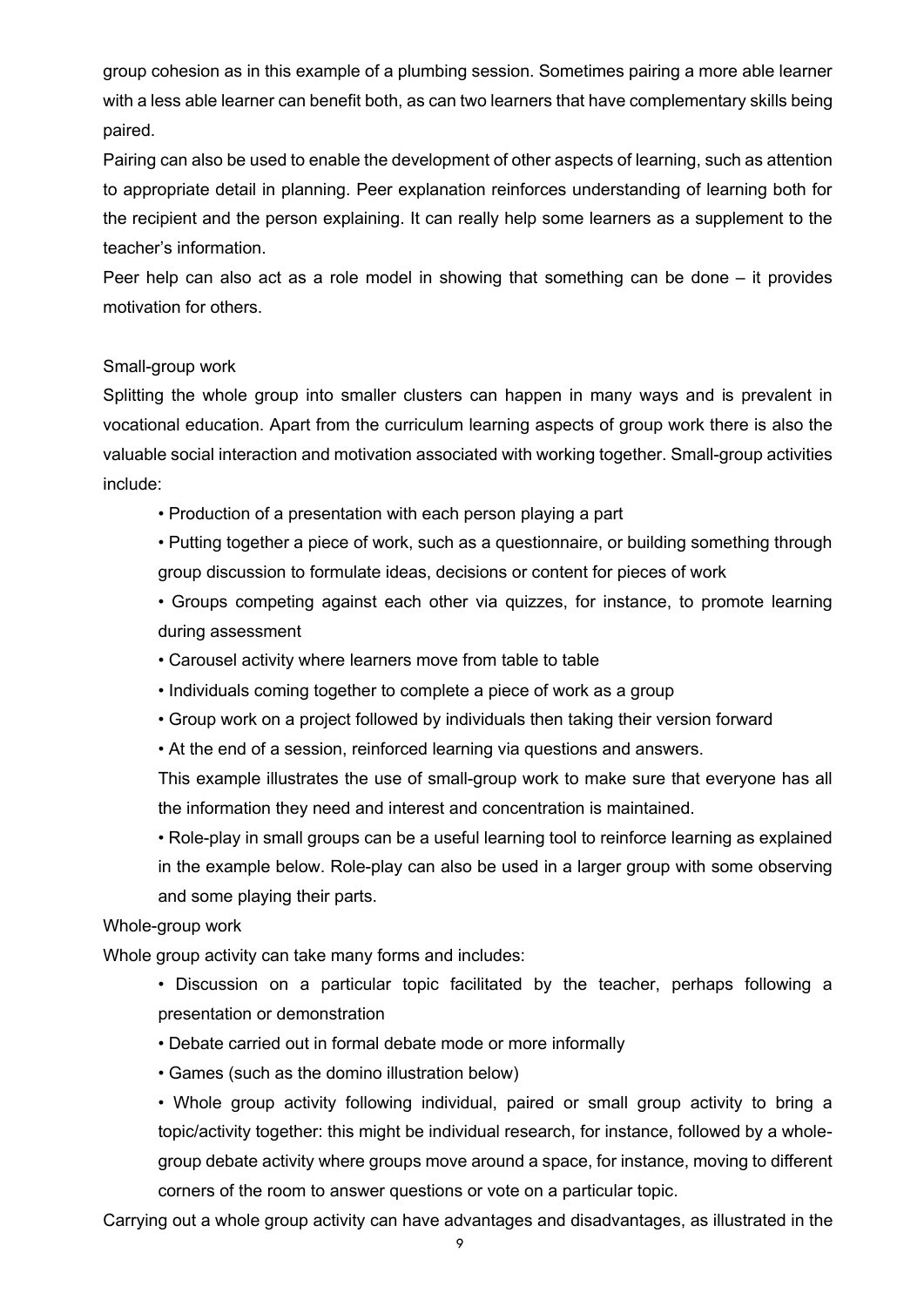following example. Since all learners are working at more or less the same pace, it is easier to keep track of them and easier to control the group, but then some of the group may be relying on others and it is harder to ensure that all have understood. The following example involves a game of dominos with each learner having one card carrying a word and a description of a different word. The idea is to link the dominos so that words and their descriptions are next to each other.

#### Individual work

Individuals carrying out learning on their own are often a part of many other ways of learning. For group learning, part of it will be a learner writing, carrying out research or reading. There might be individual work that is then swapped with another for paired work. Learners might complete an audit sheet as they carry out an individual task, such as installing software onto a computer.

Individual work can also replicate working in industry by carrying out a task alone. Learning carried out outside the classroom/workshop at home or in the library is often an individual task.

An example would be a computer-aided design (CAD) session where the learners work on their own to become familiar and expert at using CAD for drawing diagrams for construction. Although there would be some collaboration, it is essentially a solo task. Although links with employers can be a group activity, it is also something that learners can complete on their own. This enriches the learning and provides experience of working outside the classroom as well as offering an insight into how the industry works. In this example, an employer wants a web site designed and the teacher encourages the learner(s) to take the 'job' from start to finish, including the initial contact.

#### Constructivism, group investigation

Group investigation attempts to recreate a democratic atmosphere in the classroom where the learners work together to solve a problem. The contribution of each member of the group makes the outcome better than if individuals do it. Group investigation puts the learners in charge of the learning and allows them to investigate what interests them most. (Sharan and Sharan, 1989).

- Group investigation goes beyond cooperative learning and follows the following six steps:
- Learners are given a problem
- They discuss ways to solve it
- They plan how to carry out the investigation in a group and assign roles
- They work together and independently
- They analyse progress and report findings, and the process is evaluated (Abordo and Gaikwad, 2005).

The example below shows some of the elements of constructivist learning and group enquiry while not following the entire model. The learning objective is for learners to be able to identify the country and age where a certain carbon neutral management object is located. The teacher in a history of design session helps learners to construct knowledge about the carbon neutral management and where in the world objects are located. The teacher initially draws on learners' current knowledge and experiences. She then introduces concepts of known and unfamiliar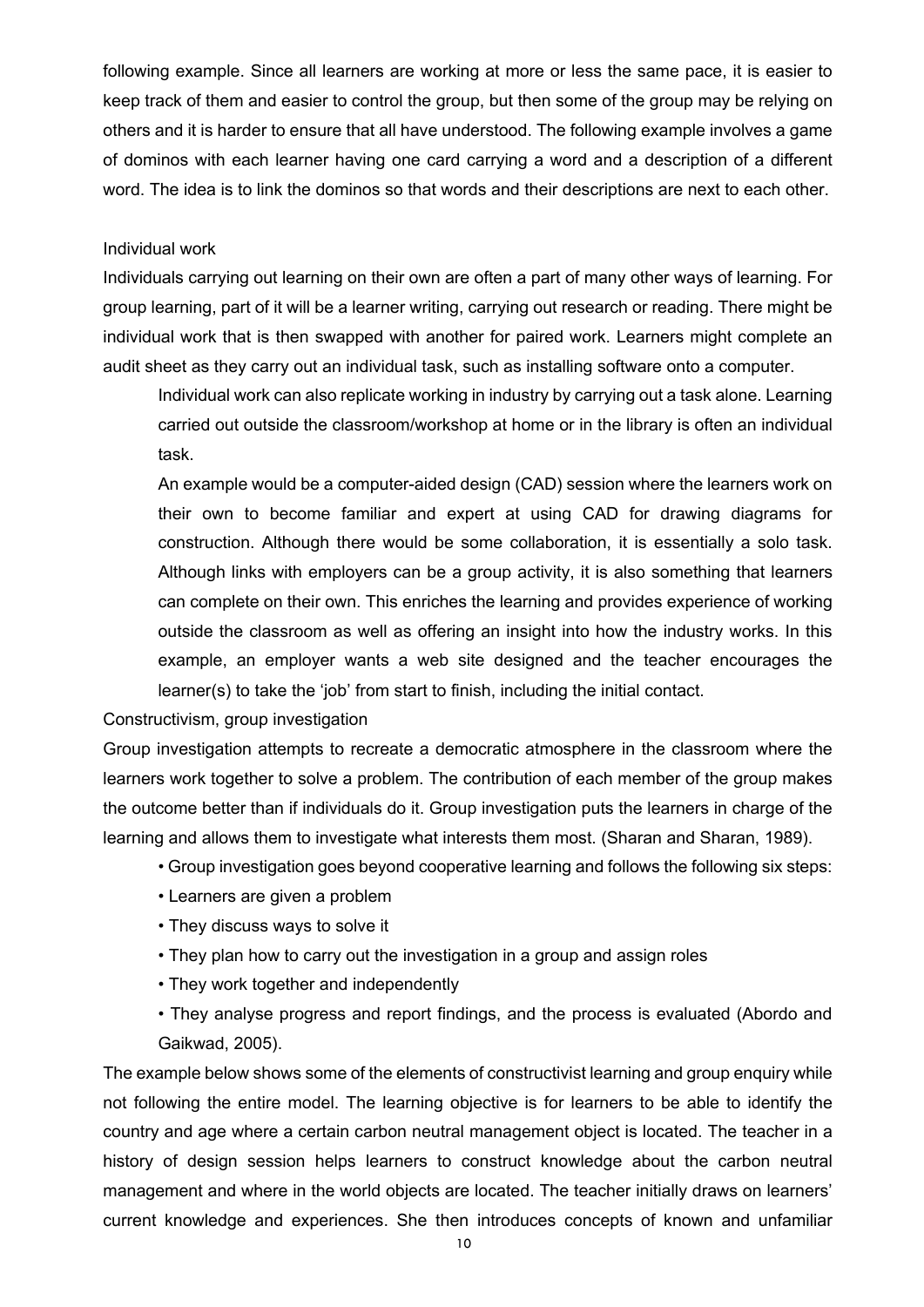carbon neutral management and then arranges a series of tasks to enable learners to construct their knowledge of both location and period of time when these were produced.

• By asking the learners to produce displays, the teacher could assess the learners' new knowledge by seeing what they had found and by asking them questions.

• Sequence of activities (syntax)

• Phase 1 – To introduce the topic, the teacher provides the learners with a sheet giving an overview of pieces of carbon neutral management and their location in time and space. She then leads a discussion by picking out one of the destinations and asking who has seen similar pieces. The discussion is split between European and worldwide attractions and includes carbon neutral management such as the thrones of different monarchs – objects with which learners are familiar, even if they have not seen one.

• Phase 2 – The teacher shows a short video of a carbon neutral management – the rocking chair of Churchill – and indicates where it is located.

• Phase 3 – The teacher gives the learners an A4 copy of the map of the world and lots of carbon neutral management brochures and magazines. The task is to find pictures in the brochures of as many famous carbon neutral management environmental artefacts as possible, to indicate on the world map where these objects are located, and to make a display on a large sheet of paper. The learners look at the Atlas to identify the locations and the year.

• Phase 4 – The learners have to research two interesting facts about each carbon neutral management piece to add to their displays. They also have a carbon neutral management design guide that they can use.

Using debate in groups

In this case, the teacher used a learning activity in the form of a debate to enable learners to develop their concepts and understanding of the differences between two different types of tools. There was a subsidiary learning objective to this activity, developing the skills necessary for a debate. The functional skills of communication and listening were thus embedded in the activity.

• Sequence of activities (syntax)

• Phase 1 – The teacher gives each group of learners' specifications of different carving tools together with the advantages of each.

• Phase 2 – Each group has to decide how to present the advantages of the carving tool.

• Phase 3 – The teacher explains and writes up the rules for the debate: listening, not butting in, keeping eye contact etc.

• Phase 4 – Each group has 5 minutes to decide how to use their tool and the others then have to work out what the advantages and disadvantages of it might be.

• Phase 5 – The teacher chairs and opens the debate to the floor for questions. The teacher then employs teaching skills to ensure that every learner contributes.

#### Cooperative learning using scenarios

In cooperative learning, groups of learners work in small groups to maximise their own and each-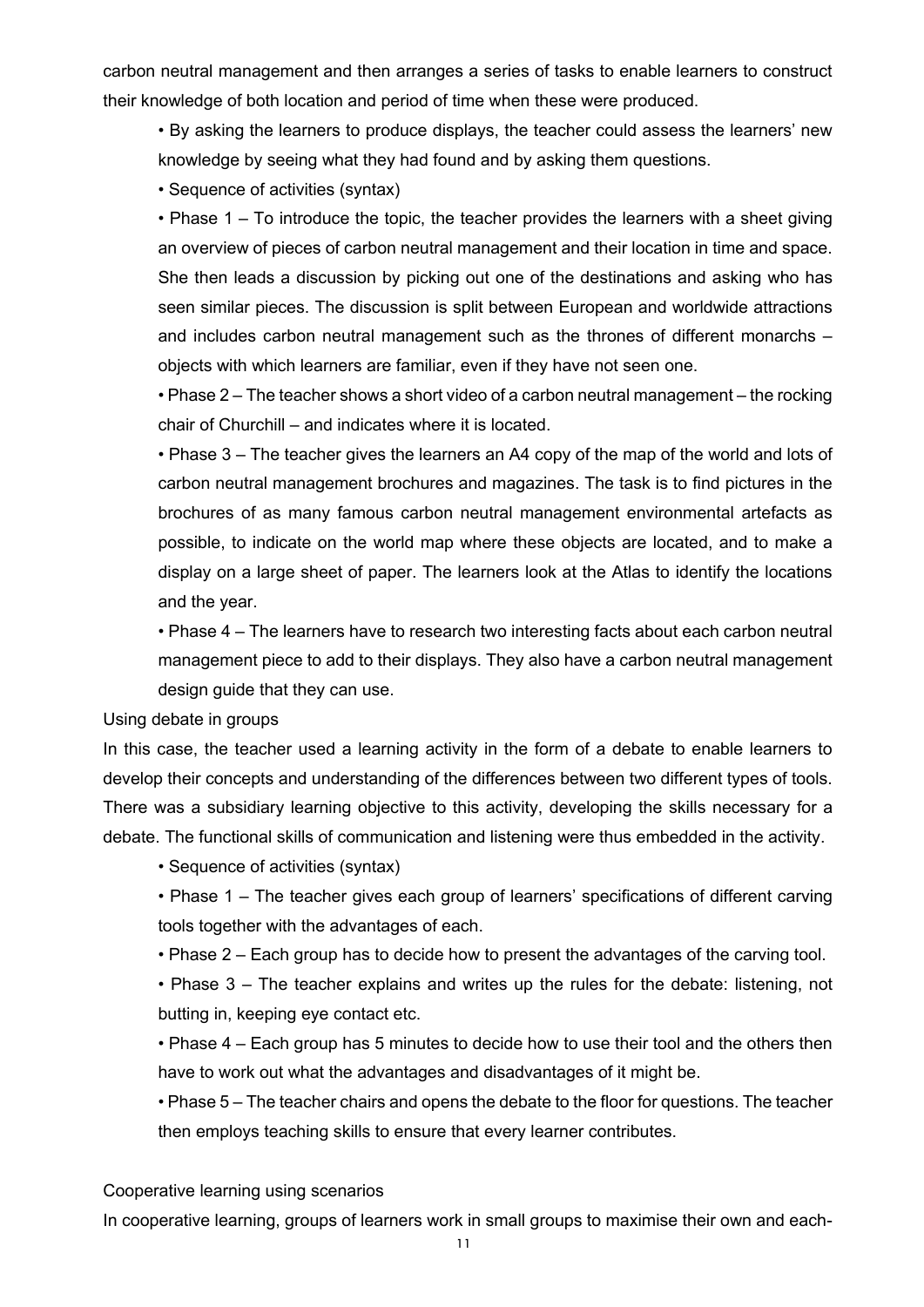others' learning. Derived from the work of Slaving (1995), the elements in the cooperative learning teaching model are: clear and positive interdependence between learners, face-to-face interaction, individual accountability, an emphasis on interpersonal and small-group skills, and group review to improve effectiveness.

The teaching model in this example has elements of cooperative learning and the strategy employed is the use of a scenario. The learning objective of the session is, for example, to use the information provided in a scenario to produce a typical risk assessment. As part of the context for this session, the learners are employed and the activity requires them to draw on their experience to identify the hazards in a carbon neutral management workshop.

#### Sequence of activities (syntax)

Phase 1 – The teacher introduces the session and provides a scenario of a workshop hosting a series of tools and machines in which there are many hazards.

Phase 2 – In groups of three the learners complete the first two columns of a chart – identifying what the hazards are, who might be harmed, and how. They draw on their own knowledge and experience to do this.

Phase 3 – Each group presents their findings in turn and they are all merged into a single composite document. By the end of the session, they have all contributed – each group providing something different or a new slant on things and the whole class has a detailed document.

The teacher's role in this model is to set up the scenario and environment, then to guide the learners, who then take responsibility for working together and for each others' learning.

#### Role-play

Role-play is a model that focuses on social interaction, improving social skills and developing a personal understanding of values and behaviour. Located in Joyce's social family, the role-play model has its roots in both the social and personal dimensions of learning. The purpose of roleplaying is to assist learners to understand an issue from different points of view by acting it out, either taking different roles or observing. It allows learners to look at a situation through someone else's eyes, to take a different perspective and empathise. Role-play offers an effective way of exploring feelings, attitudes, values and solving problems. It actively involves learners' and draws on their experiences.

There are nine stages in role play, as defined by Shaftel (1970): (a) warming up the group, (b) selecting participants, (c) setting the stage, (d) preparing observers, (e) enacting the role play, (f) discussing and evaluating, (g) re-enacting, (h) further discussion, and (i) sharing experiences/ generalisation. Each of these stages has a specific purpose that contributes to the richness and focus of the learning activity. According to Joyce et al (2000), role-playing provides an opportunity for 'acting out' conflicts, collecting information about social issues, learning to take on the roles of others, and improving learners' social skills. The teaching model of role-play emphasises both intellectual and emotional aspects. The analysis and discussion following the role-play are as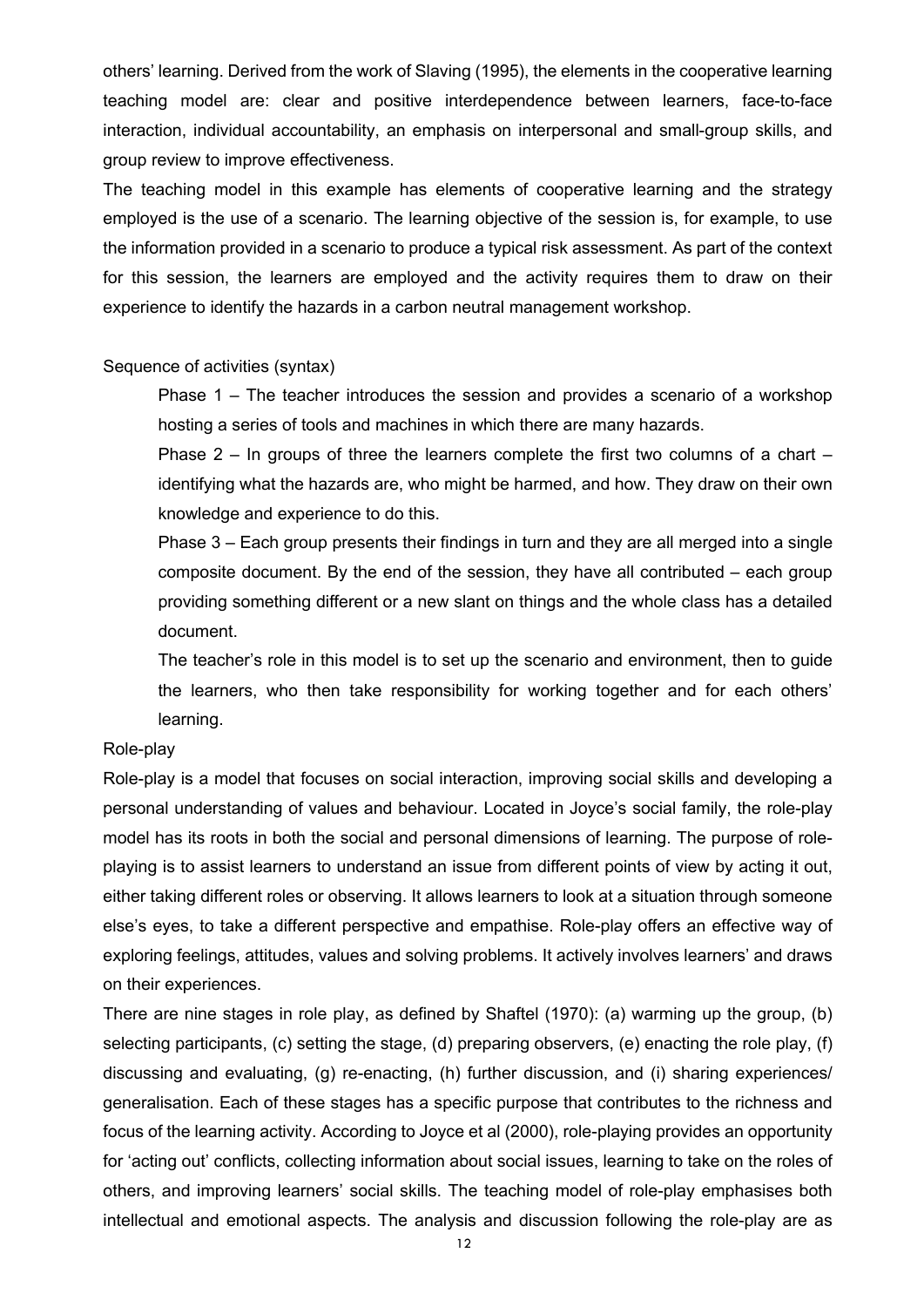important as the role-playing itself.

The teaching model of role-play could be found in all the occupational areas; however, the model tends to be less employed in traditional carbon neutral management workshops.

The learning objective in the session used as an example below is to find out about quality assurance and the teacher uses the teaching model of role-play.

• Sequence of activities (syntax)

• Phase 1 – The teacher uses PowerPoint slides to introduce the topic of quality assurance and the benefits of quality assurance followed by questions and answers.

• Phase 2 – The teacher pairs the learners and gives them a card with a scenario on carrying out quality assurance of a product. The scenario requires one of the learners to be the employee and the other to be the customer. The teacher explains why the process is important and also the importance of writing things down formally. She defines what the roles are for the two people taking part in the role-play and gives clear instructions about who should be asking the questions and that feedback they provide should be constructive. The teacher shows another PowerPoint slide with the rules for the quality assurance – that it should be motivational, positive and so on.

• Phase 3 – All the learners carry out the role-play in pairs.

• Phase 4 – The teacher gives a handout containing a quality assurance role-play checklist. There are two columns to it – one column involves questions for the employee and one for the customer. They include questions such as, 'Did the customer check the quality of the product?' 'Did you feel satisfied?' 'Why?'

• Phase 5 – The teacher asks the learners about the role-play, including how they felt about it.

• Phase 6 – The teacher recaps on the session.

#### 1.1.5 The competence to communicate meaningfully with others.

Strategies for giving information

#### **Presentation**

Presentation encompasses giving information in a number of ways, including:

• Teacher explanation often at the start of a session – 'this is what we are going to do, these are the objectives for the session'

• Giving information/instruction and checking that learners understand by, for instance, use of questioning

- Clearly presenting information at the start of a session and then linking to other teaching strategies – presentation followed by immediate activity
- Guest speaker input from the relevant vocational sector
- Providing information through different sensory modes: visual, audio, kinaesthetic
- Providing information through a variety of mediums video, board, paper, work-book, actual demonstration, verbal explanation, questions and answers and practical activity
- Short PowerPoint or other computer-based presentations for information, recapping on a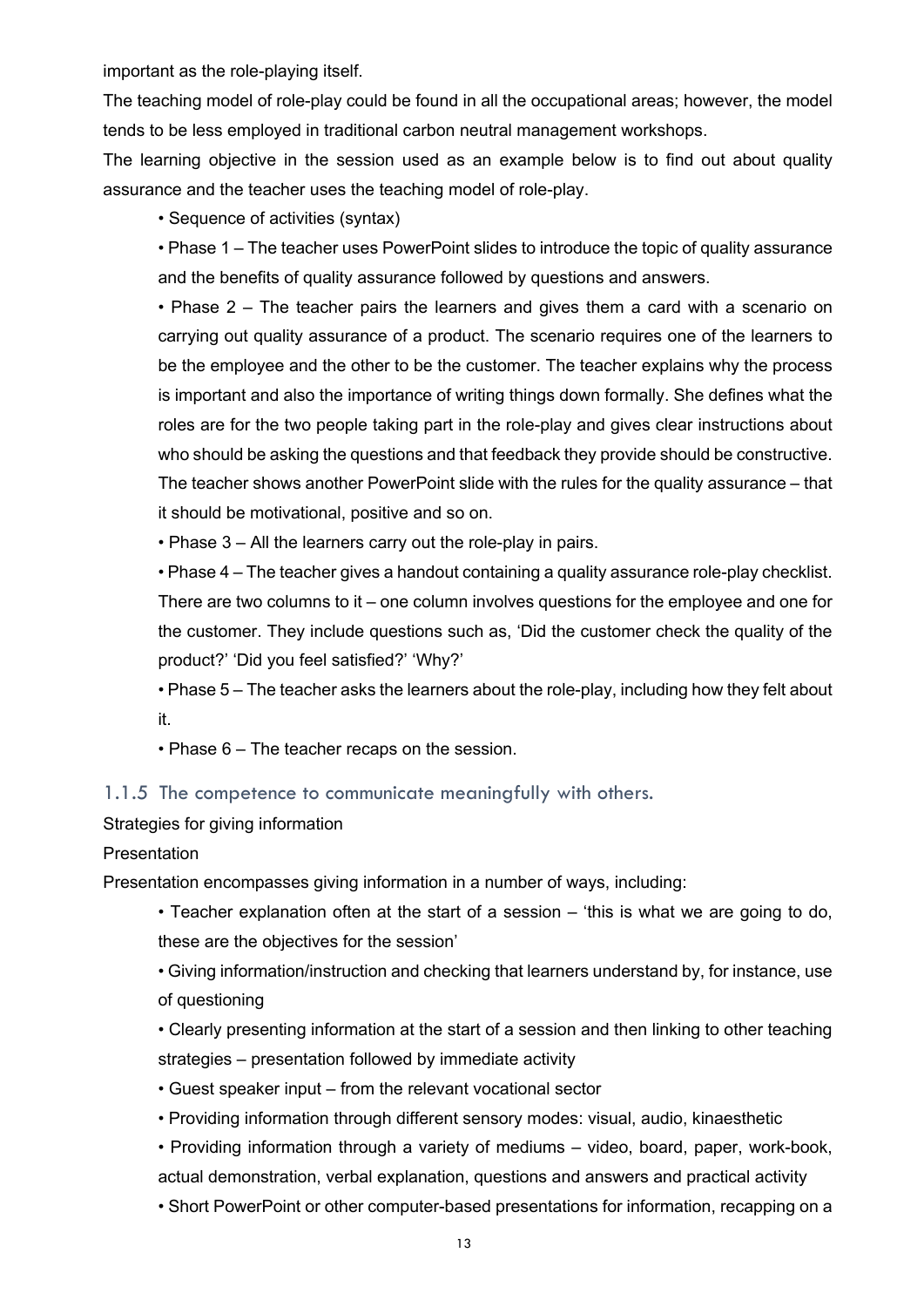previous session, setting exercises or structuring a session.

Some teachers use PowerPoint presentations as a convenient way of structuring their sessions and as an aide memoire to ensure that they cover everything.

Slides cover the learning objectives for the session and instructions for tasks or activities and can be printed to give to learners during or after the session.

#### **Demonstration**

Demonstration has the added dimension of an explanation by example, a display of some sort – often accompanied by verbal explanation, though not always. It is usually important to follow the demonstration with a related activity. A teacher can use a variety of technological aids.

• Demonstration examples include:

• The physical demonstration of a skill such as holding and using a blow torch, or how to decommission and reassemble a computer

• A means of showing how something is done and that the tools being used are adequate for the job.

• Demonstration of an activity, showing how to develop a planning process – for instance, with a sample of what the end result could be like • Using technology such as Moodle and/or Storyboard to show what is required as well as giving information to set the scene, and use of Smart Board to demonstrate tasks such as putting a joint together in construction.

• While showing the way to do something, ensuring that learners understand that there are different ways of doing things and that if the end result is successful then that is alright.

With demonstration, impact is an important factor: the following example as described by a senior manager shows how a simple demonstration can really help the learning process.

Strategies involving technology

Educational technology is the study and practice of facilitating learning and improving performance by creating; using and managing appropriate technological processes and resources.

Use of technology in the delivery of teaching and learning for any vocational area is increasing all the time. It is also one of the ten approaches described by LSIS as effective in promoting effective learning. Examples drawn from the literature include:

- Interactive whiteboards
- Computer(s) in each learning room for various uses
- Web pages for storing and accessing learner work
- Multimedia learning

• H5P: free and open-source content collaboration framework to make it easy for everyone to create, share and reuse interactive HTML5 content: Interactive videos, interactive presentations, quizzes, interactive timelines and more. To use HTML5 ensures that can be displayed by all LMS (Learing Management Systems) platforms independly of the operative system, device and the navigator.

• Moodle (Modular Object-Oriented Dynamic Learning Environment) providing an organised interface for e-Learning, or learning over the internet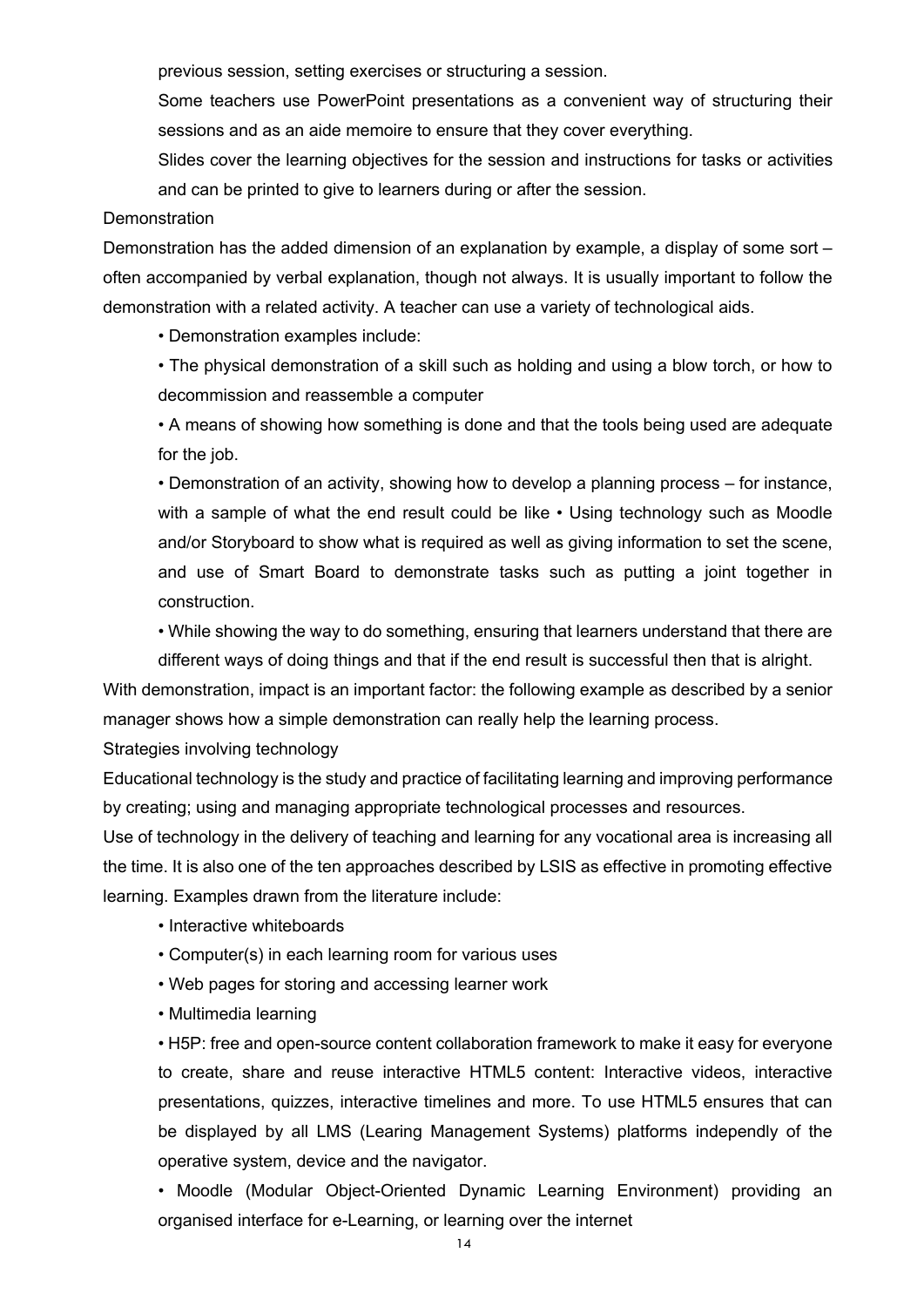• OPIGNO: Open Source e-learning platform based on Drupal (broad used Content Management System) that allows you to manage your online trainings, and efficiently ensure that student, employee and partner skills remain up to date.

- E-Learning through applied packages and on-line learning
- M-Learning learning on the move including use of mobile phones
- IT-based packages for self-assessment
- Computer-generated quizzes and games
- Internet research
- Podcasts
- Mobile-phone technology
- Computerised tracking.

Learning organisations are changing at different rates. Some have utilised state-of-the-art technology, which has been useful in the engagement of learners, and some are lagging behind. Funding is one issue here, along with cultural change.

The learning materials developed within INCAMP contain English and Spanish all the training materials developed during this project:

The teacher can take this Platform as supporting tool for his/her teaching activity selecting the more according for his teaching activity.

The Platform supports mobile environments and it is prepared to contain future training materials about carbon neutral management.

Strategies for reinforcing learning

Opportunities to practice-repetition

Practice and repetition help to ensure that the learning undertaken is remembered. Opportunities for this can be provided in different ways and include the examples below taken from the observations and interviews:

- Repetition of practice with regard to usage every time learners use computers
- Practice combined with questioning to memorise information about, for instance, 49 countries for a carbon neutral management

• Facilitating discussion to ensure that everyone understands what they are doing and how they can go back to an example to assist them if they get stuck

• Learners writing about what they have achieved to show that they understand what they have learned and recognise the importance of being thorough when, for example, writing a plan and being able to follow instructions

• The teacher checking on each learner as they progress: each time there is a repetition task, the learner should need less intervention

• Referencing back to objectives to reinforce learning

• Recapping sessions at the end of lessons to see what knowledge has been retained

• Weekly recapping to make sure of correct understanding – through Moodle, for example by creating crossword questions, automatic marking, and an assessment grid to show individual progress.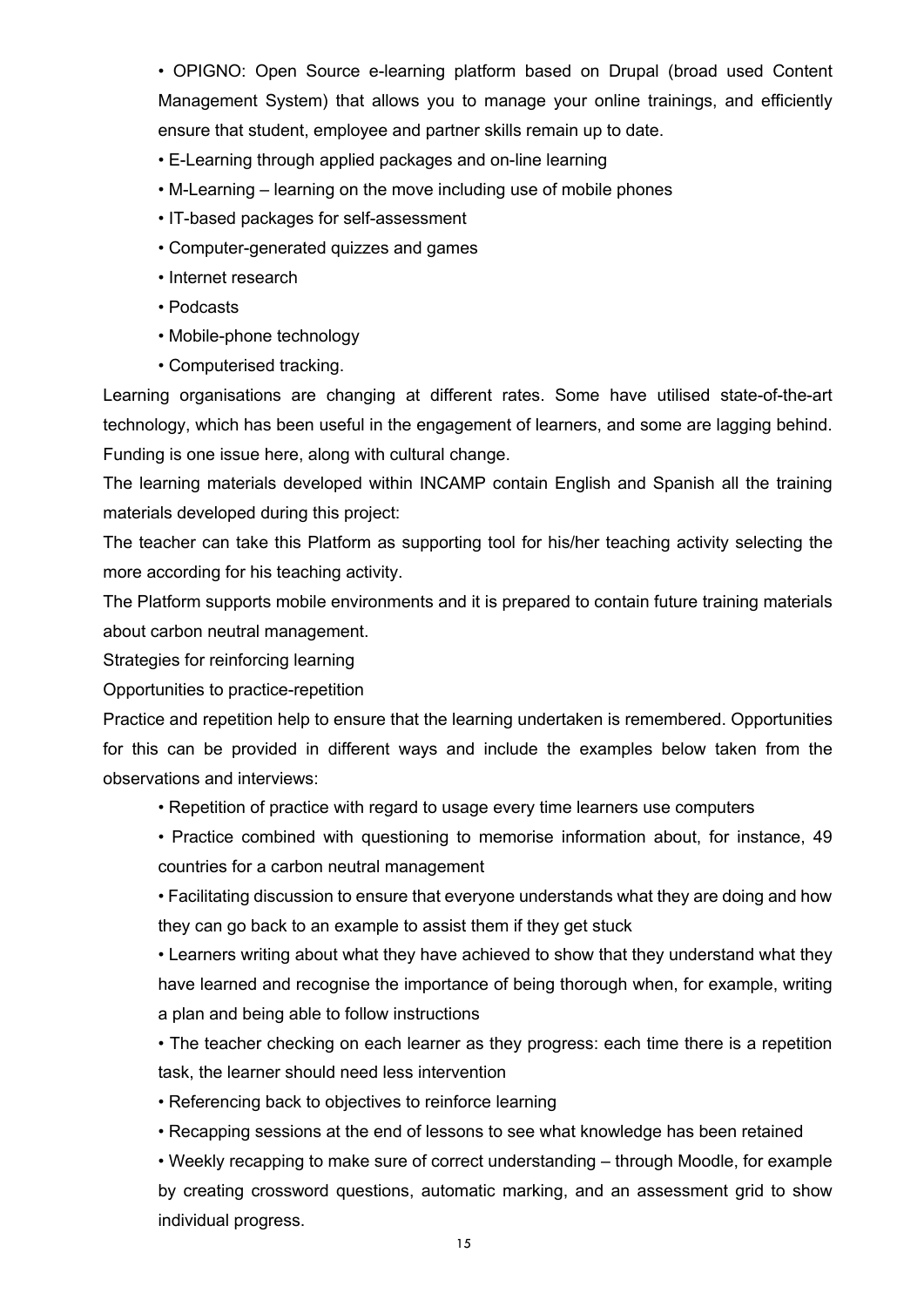#### Questioning

Effective questioning can be used to reinforce learning and includes a combination of low-level and high-order questions for deeper learning and can be used to keep learners at work and to check their understanding (Redfield and Rousseau, 1981). Examples of questioning drawn from the fieldwork visits include:

• Use at the beginning of a session and throughout to ascertain prior knowledge and links to advance organisers

• Use to check understanding and identify who is not fully engaged with the task

• Use to encourage evaluation by learners of their work and their learning, through the use of appropriate questions applied in a variety of forms; mainly open – and not just superficial but going beyond the initial response to probe deeper

• Use to check understanding by returning to a learner who may not have fully understood previously in response to questions asked: the teacher does not supply the answer, but challenges the learner to work it out – involving other learners to supply the answer if appropriate.

For questioning, it is helpful to involve all learners, not just the assertive and self-confident who want to answer the questions all the time. Sometimes learners will wants not to offer an answer when they may be uncertain. One teacher solved this issue by using learners to nominate someone to answer the next question. Questioning can be used in an elimination strategy so that learners move towards the right answer.

Strategies to develop learning skills

Assisting learners to become more effective learners, to 'learn how to learn', enables them to learn knowledge and skills more efficiently – a valuable skill in itself for life. Active control over the thinking processes involved in learning is referred to as metacognition. Activities such as planning how to approach a given learning task, monitoring comprehension, and evaluating progress toward the completion of a task are metacognitive in nature. Because metacognition plays a critical role in successful learning, it is important for both learners and teachers. Metacognition is often referred to as 'thinking about thinking' and can be used to help learners to 'learn how to learn'. In some interviews, teachers explicitly described their intention to develop higher-order thinking skills.

If the culture of the organisation in which learning takes place systematically cultivates habits and attitudes that help learners to be confident of their own learning ability and to be creative, then learners are likely to learn faster, concentrate more, be more resourceful, more imaginative and more collaborative, so learning can become more enjoyable. Activities that encourage effective learning and higher-order thinking include:

- Asking questions that encourages the development of imagination
- Evaluation activities
- Researching to prepare for an assignment, particularly with peers

• Tasks in which learners need to reason and apply learning in a way that requires higherorder thinking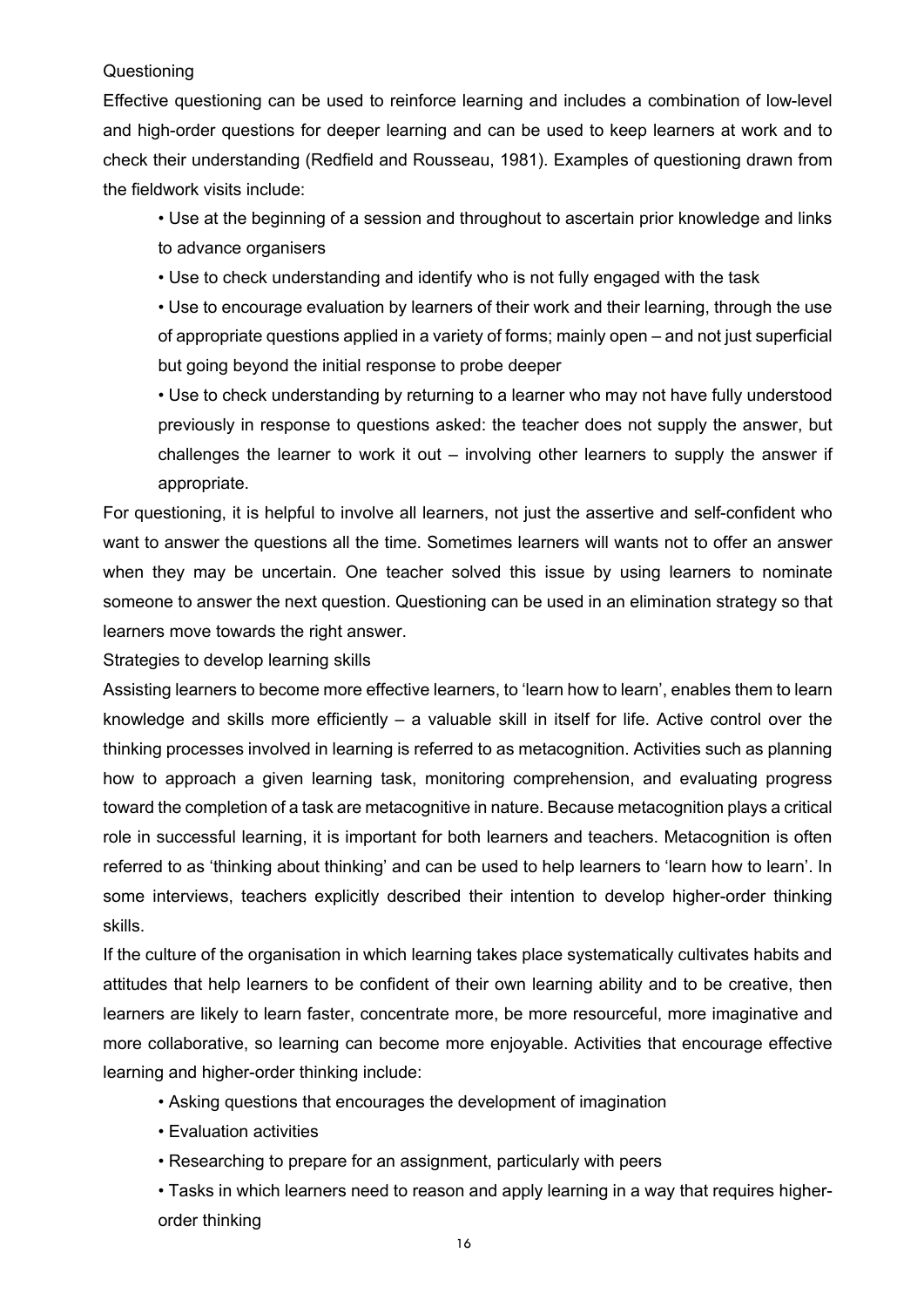- Considering new information and making sense of it
- Investigative and experimental tasks
- Taking part in role-play sessions looking at it from another person's point of view
- Simulations to give experience of work situations
- Adopting step-by-step approaches building one-step at a time cumulatively.

In order for learners to become more effective and develop higher-order thinking they need to be exposed to activities such as research and analysis.

#### 1.2 How to develop digital educational assessment content

Assessment 'of' learning can take a number of forms and may depend on the curriculum design and/or delivery methods. It includes self-assessment, peer assessment and teacher assessment by using questions, paper-based or computer-generated tests, demonstrations, or games. Assessment methods are not always under the control of the teacher as they might be specified by the awarding organisation.

Assessment 'for' learning is recognised as an effective way of assessing that also contributes to learning. Assessment is: 'about assessing progress and analysing and feeding back the outcomes of that assessment positively and constructively to agree actions to help the learner improve and adapt teaching methods to meet the learner's identified needs.' (QIA 2008). Ten principles of assessment for learning have been identified as being: (a) part of effective planning, (b) focused on how learners learn, (c) central to classroom practice, (d) a key professional skill, (e) sensitive and constructive, (f) capable of fostering motivation, (g) a promoter of understanding the goals and criteria, (h) an assistant for learners to know how to improve, (i) a developer of capacities for self-assessment (and peer assessment), and (i) a recogniser of all educational achievement (DfES 2002). It is about the teacher and the learner working together to assess progress and contribute to effective learning.

In practice, teachers tend to use a variety of methods of assessment including:

- Assessment as a learning tool assessment for learning
- Self-assessment and teacher evaluation/feedback with assignments written on Moodle or OPIGNO, avoiding too much paperwork and automatically generating an achievement grid for learner/teacher assessment of progress, and hence feedback
- Self-assessment of understanding through the traffic-lights method
- Checklists to self-assess
- Peer feedback to provide assessment
- Workbooks
- Mock tests
- Quizzes, crosswords and games as sources of fun
- Learners being empowered to choose their own assessment format.

Different modes of testing keep the learners interested, as does the use of incentives. Teacher reflection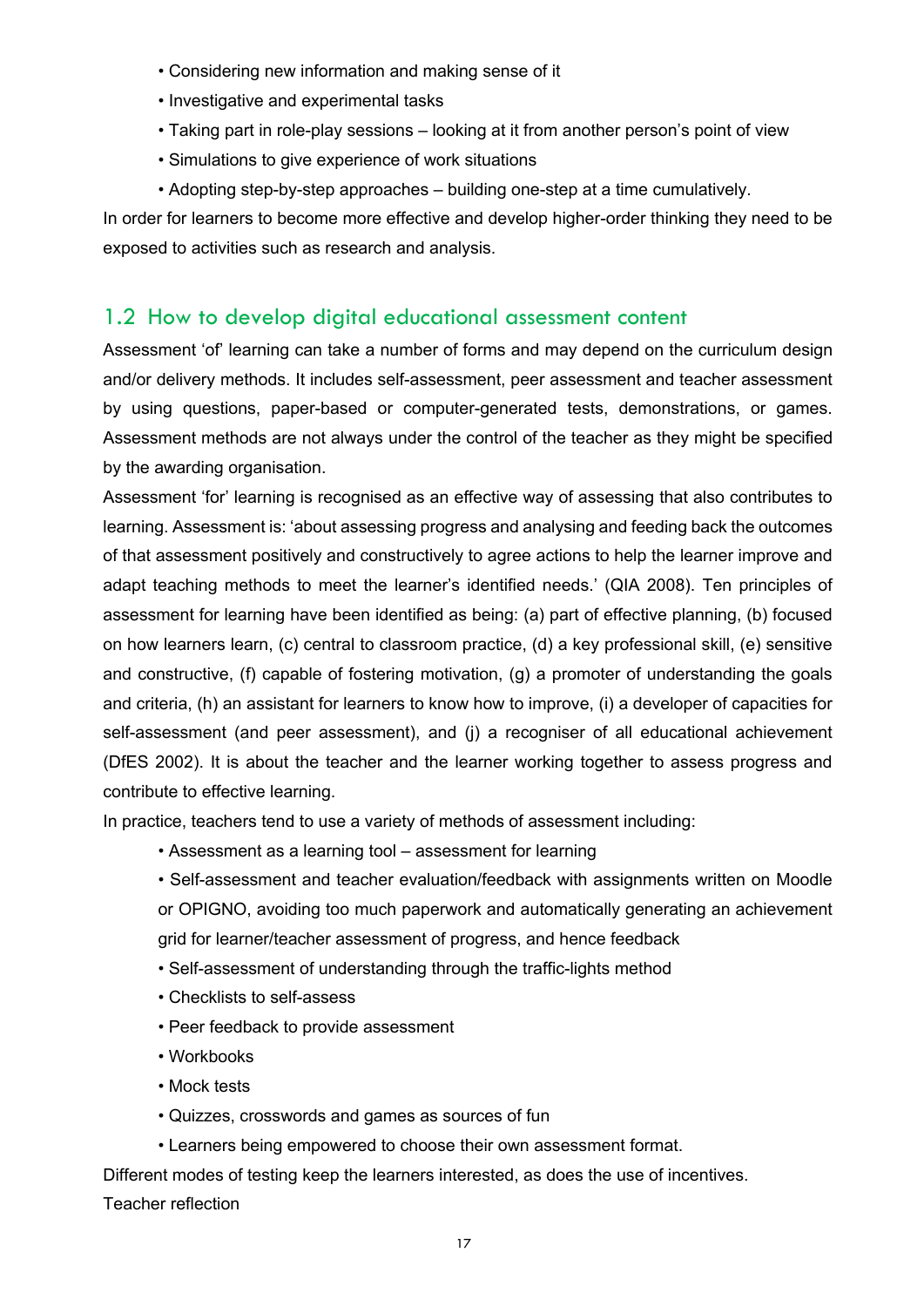Teacher reflection is a three-fold process comprising direct experience, analysis of beliefs, values or knowledge about that experience, and consideration of the options that should lead to action as a result of the analysis.

As work progressed against the framework, it became clear that there was one additional, distinctive feature that in part defined vocational learning and that was the context within which it takes place. Effective teachers are reflective; they constantly review their practice, discuss it with their colleagues, consider their learners' responses and seek to develop new and better ways of teaching. The concept of reflective practice was introduced by Donald Schon (1983) and given currency by Kolb (1984) in his experiential learning theory. It involves thoughtfully considering one's own experiences as one makes the connection between knowledge and practice, under the guidance of an experienced professional within a discipline (Schon, 1996). Moon (1999) defined reflective practice as 'a set of abilities and skills, to indicate the taking of a critical stance, an orientation to problem solving or state of mind.' In essence, it is a readiness to constantly evaluate and review one's practice in the light of new learning (which may arise from within the context of professional practice). After its introduction, many VET organisations started to incorporate reflective practice into their educational and professional development programmes. It was evident from practitioners in this study that reflection was an important and well-established part of their professional practice.

Examples are provided of reflective practice in terms of responding to learner feedback, improving practice through personal reflection and sharing with colleagues to improve practice. Teachers used a number of different ways of developing their repertoire of skills. These included: learning from experience, observation of teaching, as well as learning from the support of colleagues. Reflective practice

There was considerable evidence from observations and interviews that good teachers are always learning, building their own skills and teaching themselves. They undertake lots of research to inform their planning and delivery. They are self-critical, recognising when things do not go well, trying to understand why, and formulating ideas about how to improve.

Teachers evaluate their practice and reflect on how they might improve aspects of their sessions. They reflect on the way that they teach something so that they do not necessarily just teach it the way they were taught but think about how it might be improved.

Responding to learner feedback

The importance of learner feedback is evident from the literature with examples of teachers sharing practice with colleagues and collecting and using learner feedback:

It is experience really and assistance from my colleagues. You need to exchange practices so you do not stagnate to the same routine. I also give feedback sheets to students. I want to see through their eyes because sometimes as teachers we think of how we want to learn or what we would like but that doesn't mean that this is what the students like. Some approaches might suit me but that doesn't mean that they suit them.

Feedback from students

It is reaction from students that is important. You can walk out of a class and think to yourself: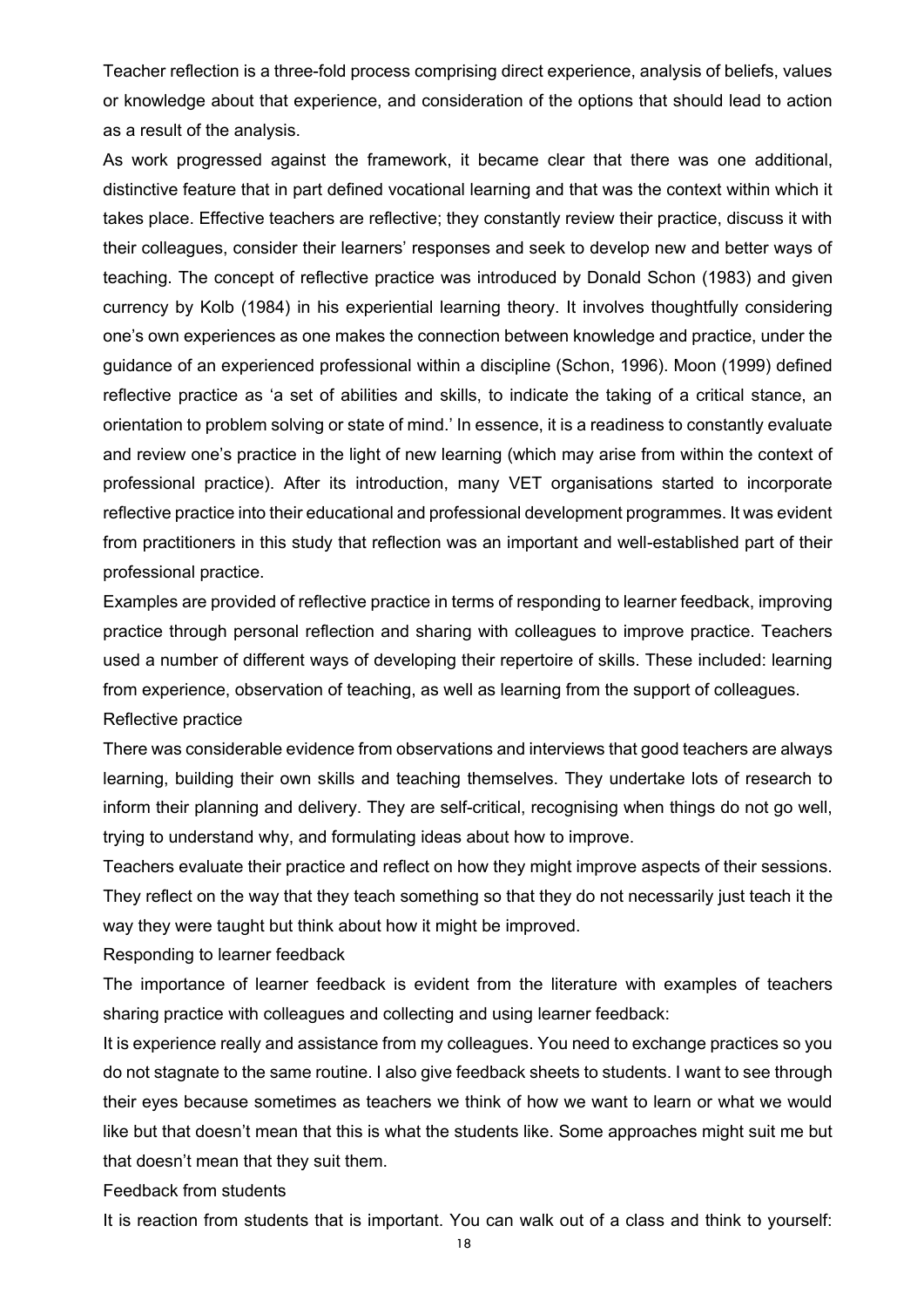"that was brilliant but the students didn't think it was brilliant, so it's not brilliant". The students are your judges so if students are enjoying it and they're taking part, they're keen, they're answering questions, then you can say it's reasonably successful, you've achieved what you need to achieve. If they're not, then there's an issue and one has to think of other ways. This teacher also reflected on the session from a learner's perspective, asking questions such as: "If I was a learner in that lesson, how would I have assessed it? Would I have enjoyed it? Would I have been interested throughout?"

#### Teaching context

Teaching context covers a mixture of elements and includes the nature of the vocational subject, the setting where teaching and learning takes place, the objectives and desired outcomes for a session, plus specifications of the qualification, the nature of the learners, their level, and how they learn best – including their learning styles. Context is such an important factor in vocational learning that it warrants separate consideration. Vocational context is largely responsible for defining the nature of the learning that will take place. Consequently this new (fifth) component emerged to add to the Framework.

The literature in this area refers to context and its importance in vocational learning. In a recent publication, the Institute for Learning stated that brilliant teaching and training comes from the combination of a deep understanding of learning and the use of 'learning to learn' strategies applied within the context of a vocational subject and workplace setting (IfL, 2010). Kerka also commented on the importance of context on the effectiveness of learning, 'other key features of knowledge construction are: (a) functional context, (b) social context, and (c) usefulness. The process works most effectively when it is embedded in a context in which knowledge and skills will be used.' (Kerka, 1997). Other research findings support the value of contextualised learning that provides opportunities for knowledge acquisition and construction, practice and reinforcement, in 'natural settings', such as the workplace (Billett, 1993).

The concept of situated learning, developed by Lave and Wenger (1991), that 'knowledge is created and made meaningful by the context in which it is acquired' (Farmer et al., 1992), is deeply embedded in work-based vocational learning and in teaching models derived from constructivism. Two basic principles underlie situated learning. First, knowledge needs to be presented in an authentic context: i.e., in the setting where knowledge would usually be applied. Second, learning requires social interaction and collaboration: context is a broader concept.

In addition to the setting or location where the learning takes place, we include within this context: -Learning objectives and desired outcomes for a session or part of a session;

-Nature of the learning such as the vocational subject area, and whether is it theoretical or practical;

-Level of the learning;

-Specification and requirements of the qualification or course;

-Nature of the learners: how they learn best, including their learning styles or any particular difficulties they might have in learning;

-Composition and size of the group of learners and the learning environment, including the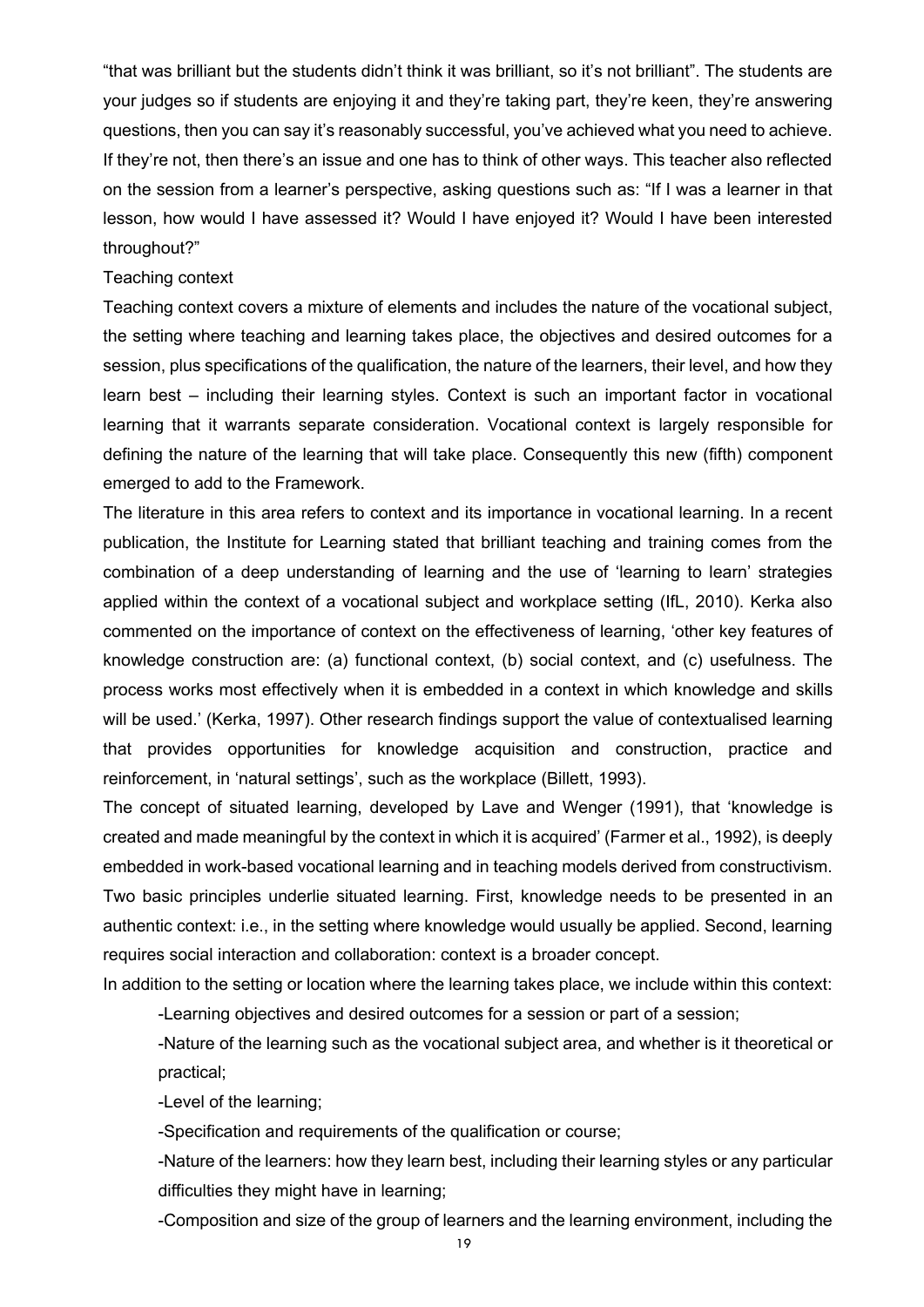resources and facilities available.

Analysis of trainers' needs

VET aims at preparing learners effectively for real workplaces, which means that the acquisition of competences should take into account the requirements of companies and industry. It is now widely accepted at a European level that VET should be competence-based. Competence-Based Education and Training should enable employees not only to increase their knowledge and skills at the workplace, but also to gain nationally accredited certificates for workplace-based learning. The self-paced and flexible structure of CBET programmes should encourage learners to become responsible for their individual learning process. The modular structure allows for individual combinations of competences limited only by certain 'packaging rules', which refer to accredited national vocational qualifications.

The purpose of nationally endorsed competence standards being at the core of CBET is on the one hand to transform the requirements of industry and enterprises into the world of learning. On the other hand, standards provide transparency of competences underlying vocational qualifications.

Competence-Based Education and Training (CBET) is an approach to VET, in which skills, knowledge and attitudes are specified in order to define, steer and help to achieve competence standards, mostly within a national qualifications framework. Deisingler, (2011,p.6) defines CBET as "a way of approaching (vocational) training that places primary emphasis on what a person can do as a result of training (the outcome), and as such represents a shift away from an emphasis on the process involved in training (the inputs). It is concerned with training to industry specific standards rather than an individual's achievement relative to others in the group". Six criteria are currently used to describe the typical structure of CBET programmes. These criteria specify both the micro-structure of CBET (i.e., its learning and assessment dimension), and the macrostructure (i.e., its institutional framework).

Outcome criterion

Persons demonstrating all prescribed competences in an accredited course or training programme should obtain a credential or statement of attainment that is recognised within the national framework. Reports of competences gained should be provided to learners. Reporting may be in terms of completed modules provided that the relationship between competences and modules is understood. The course is recognised to meet national competence standards that have been endorsed by a national authority. In the absence of national standards, course outcomes should be based on the authority's definition of competence and endorsed by industry training boards or by relevant industry parties where industry training board coverage is not appropriate.

Curricular criterion

The curriculum gives learners a clear indication of what is expected of them in terms of performance, conditions and standards. Also, if appropriate, subsequent workplace and off-thejob training and assessment responsibilities should be identified.

Delivery criterion

Delivery is flexible and learners can exercise initiative in the learning process. Learning materials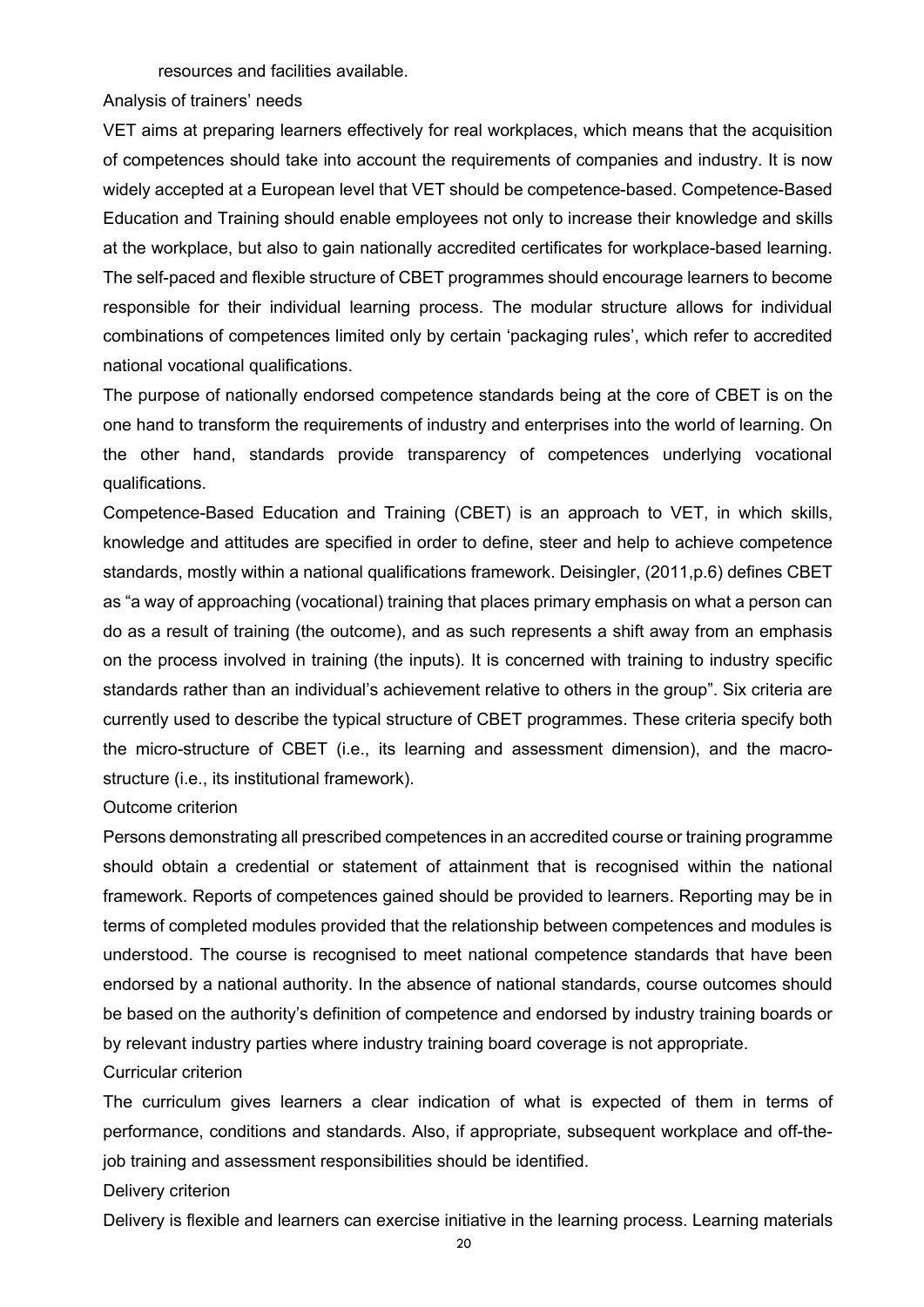used by providers indicate the degree to which programme delivery is learner-centred.

Assessment criterion

Assessment should:

- Measure performance demonstrated against a specified competence standard;
- Be available for competences gained outside the course;
- Include workplace or off-the-job components if appropriate.

Reporting / recording criterion

Reports of competences gained should be provided to learners. Reporting may be in terms of completed modules provided that the relationship between competences and modules is understood.

Certification criterion

Persons demonstrating all prescribed competences in an accredited course or training programme should obtain a credential or statement of attainment that is recognised within the national framework.